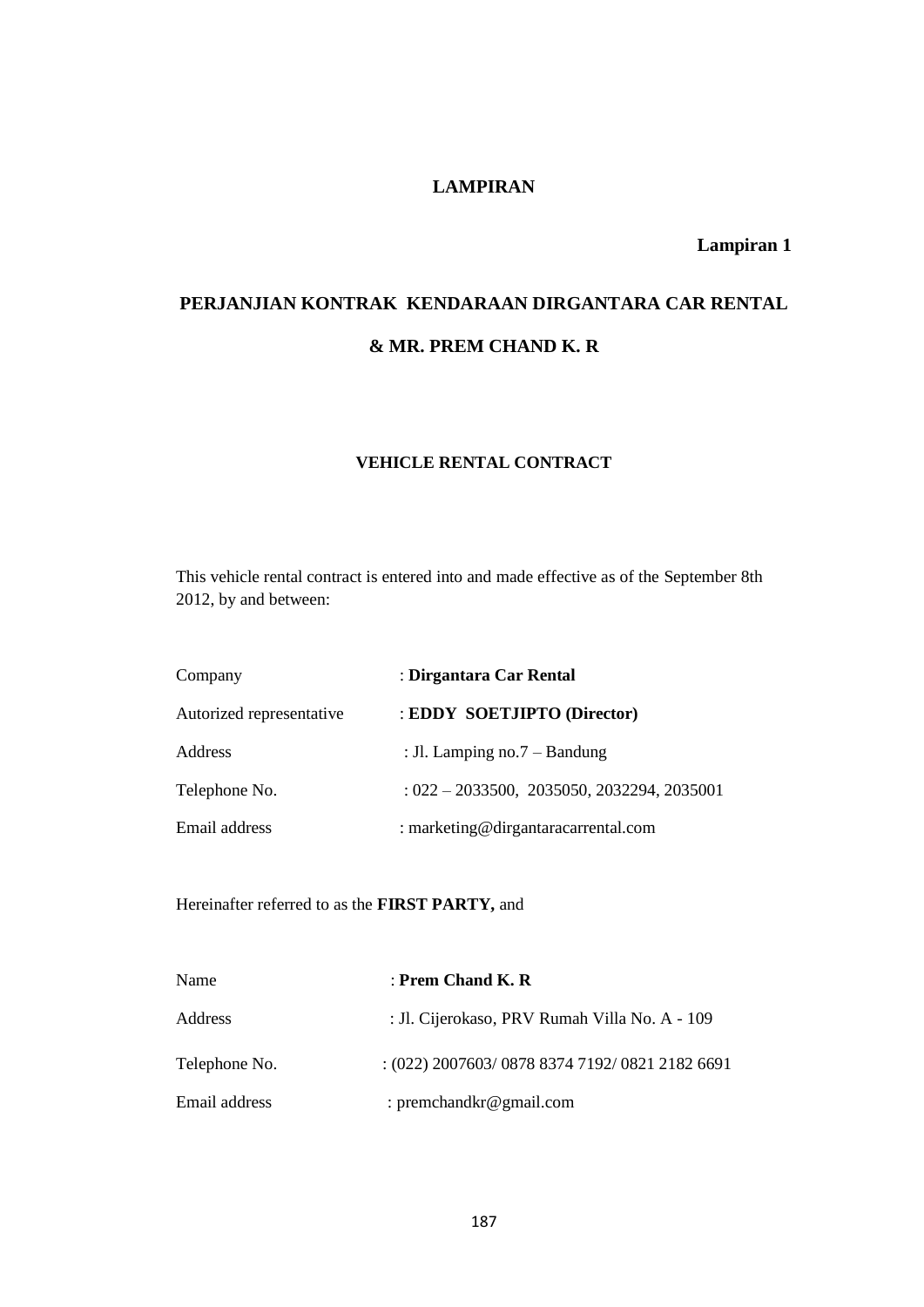Hereinafter referred to as the **SECOND PARTY,**

SECOND PARTY agrees to rent vehicle from FIRST PARTY and FIRST PARTY agrees to rent vehicle to SECOND PARTY, both parties agree to comply with all the conditions outlined below:

#### **Article No.1 – Period of Contract**

1.1 The period of vehicle rental is from September 8th , 2012 till November 8th, 2012. The type of the car is Kijang LGX with the description below:

| No | Type of Vehicle | Police Number | Color  |
|----|-----------------|---------------|--------|
|    | Kijang LGX      | D 1850 GH     | Silver |

1.2 SECOND PARTY should notify FIRST PARTY 30 days before expiry date if SECOND PARTY will renew the contract.

#### **Article No.2 – Scope of Contract**

- 2.1 The contract is inclusive of vehicle rental, vehicle maintenance, insurance, third Party liabilities for maximum Rp 50.000.000,- (Fifty Million rupiahs) per accident and vehicle registration.
- 2.2 Gasoline, parking and toll fees and other miscellaneous fees related to the usage, will be borne by the SECOND PARTY.
- 2.3 The rented vehicle is usable only within the usage, which is not against the law, and further consequent would be the responsibility of the SECOND PARTY.
- 2.4 The SECOND PARTY is prohibited to use the rented vehicle if driving in drunk condition, to use for rally or car racing, political campaign and could not hand over the rented vehicle including mortgaging it to another party outside this contract.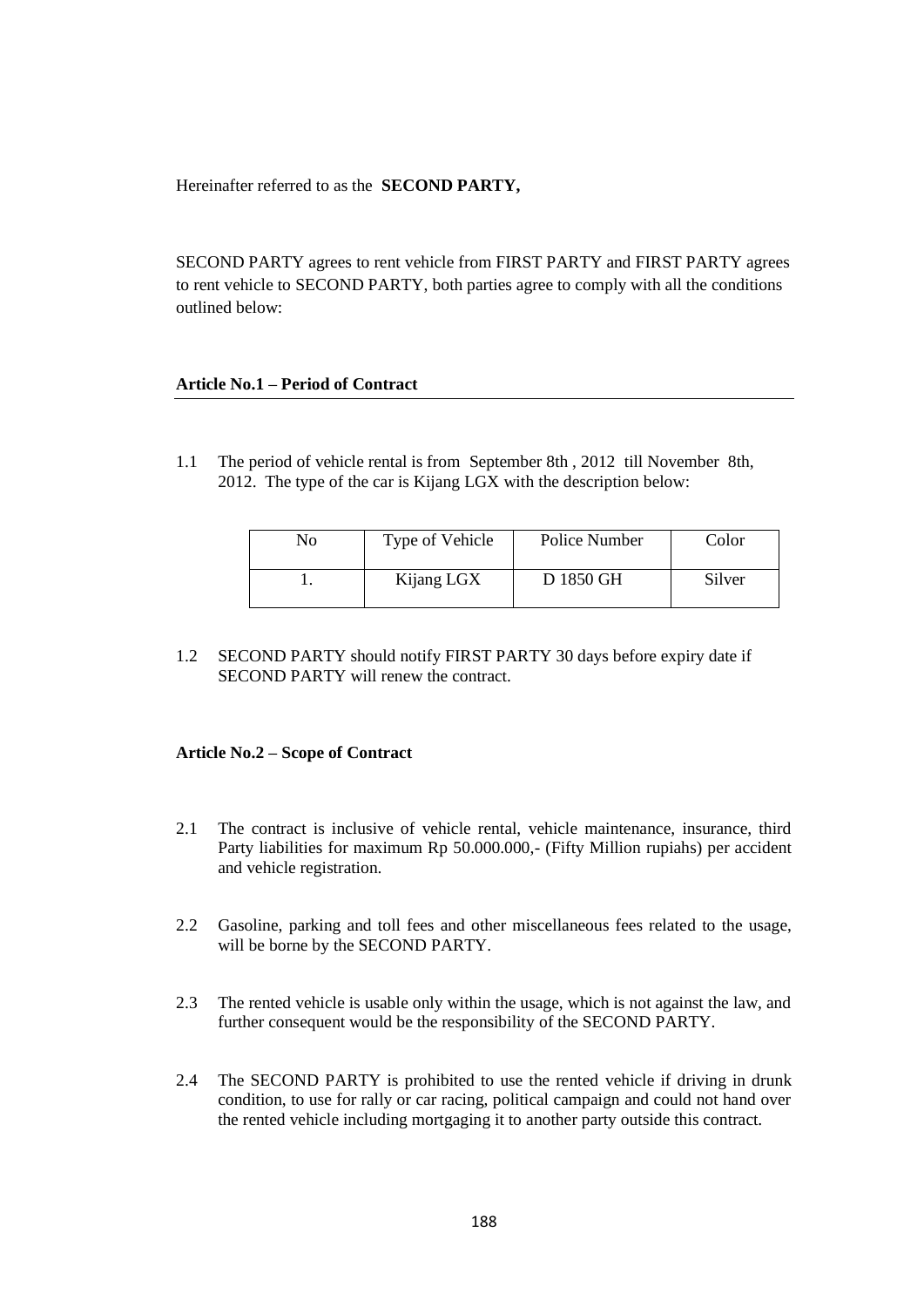- 2.5 The SECOND PARTY is not allowed to do any change to the standard equipment of vehicle including, sticking any commercial signage without permit from the FIRST PARTY.
- 2.6 The SECOND PARTY is not responsible of the accidence expense of the company driver appointed by the FIRST PARTY.
- 2.7 The FIRST PARTY will be responsible for repatriation of the car including all cost involved and provide a substitute vehicle of the same class in a good condition

#### **Article No.3 – Rental Rate, Salary Driver, Method of Payment and Deposits**

- 3.1. The monthly rental fee for vehicle is Rp. 5.000.000,- (five million rupiahs) per month.
- 3.2 This monthly rental fee should be paid in advance, before the date of period or upon receipt of the FIRST PARTY`S invoice.
- 3.3 If the payment was delayed, SECOND PARTY should pay additional penalty 3% (three percent) per month from total monthly rental fee. The rented vehicle would be withdrawn furthermore by prior notice if SECOND PARTY fails to fulfill the payment conditions.
- 3.4 The rental payment, should be cash or make by bank transfer, to the following account:

 On behalf of : **EDDY** Account No : 008.30.9672.9

# **Article No.4 – Chauffeur Rate**

The Chauffeur will be on duty following **PREM CHAND K. R** schedule**.** The SECOND PARTY will pay the driver directly in accordance with the following rates: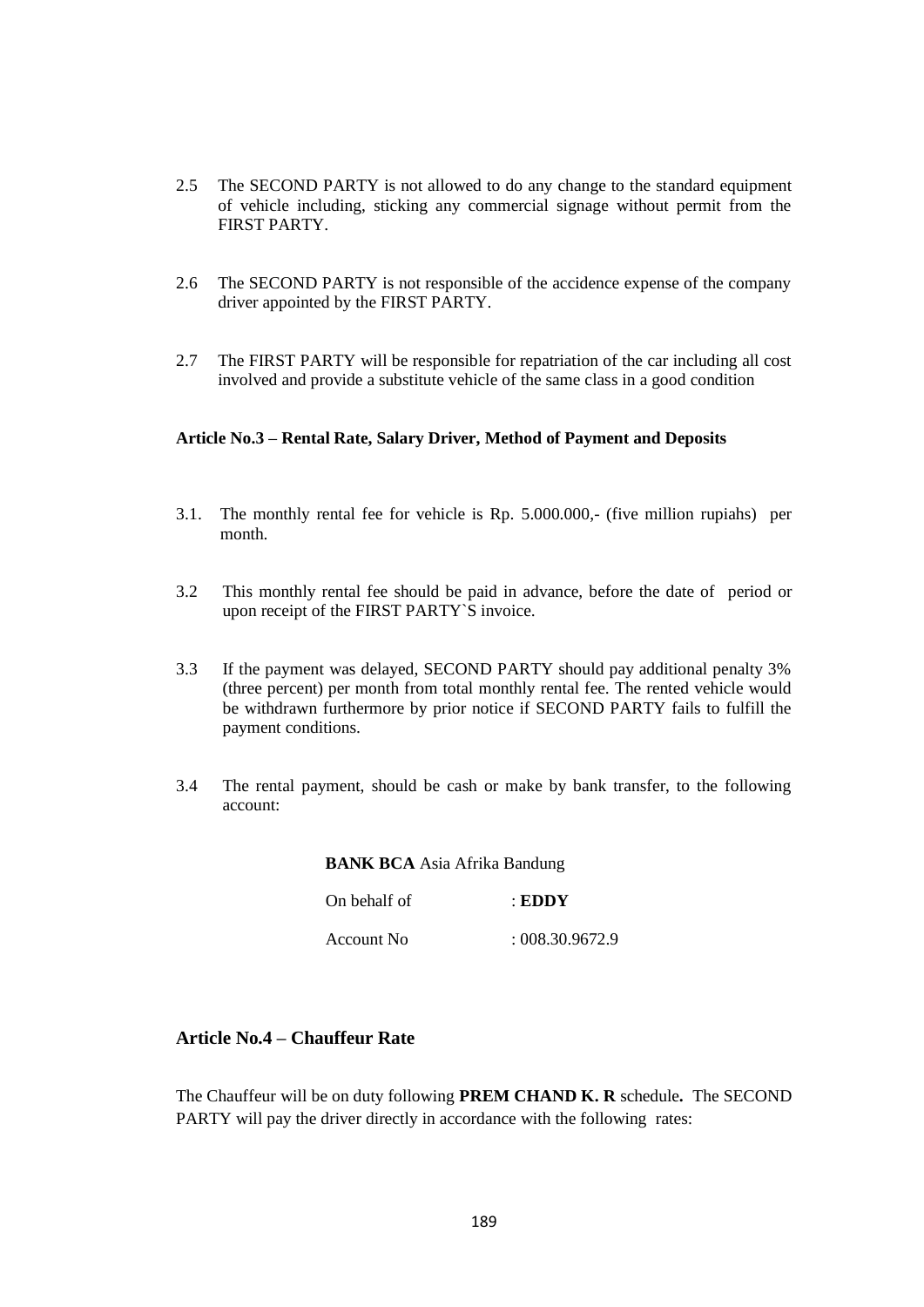A. The Chauffeurs Monthly Basic Salary

| (Monday-Friday)                      | $Rp.110.000,-$ (one hunred and<br>ten thousand rupiahs)                                                 |
|--------------------------------------|---------------------------------------------------------------------------------------------------------|
| Working time                         | 12 hours per day                                                                                        |
| 1. In town /Out of town trip         | B. The SECOND PARTY will pay the overtime of the driver. The price as below:<br>$10.000,-/$ hour<br>Rp. |
| 2. Out of town trip                  | $75.000,-d$ ay<br>Rp.                                                                                   |
| 3. Lodging                           | 75.000,- $/$ day<br>Rp.                                                                                 |
| for the driver. The price as bellow: | C. For Weekend and National Holiday, The SECOND PARTY will pay special salary                           |
| 1. In town/ Out of town trip         | $120.000,-/ 8$ hours<br>Rp.                                                                             |
| 2. Overtime                          | $15.000,-/$ hour<br>Rp.                                                                                 |
| 3. Meal                              | $50.000,-/day$<br>Rp.                                                                                   |
| 4. Over Night Stay (Lodging)         | $100.000, -4$ day<br>Rp.                                                                                |

#### **Article No.5 – Vehicle Maintenance**

- 5.1 The FIRST PARTY shall be responsible for the regular maintenance of the vehicle in accordance with the car manufacturer's standard requirements **except the tire damage**. Servicing will be carried at the FIRST PARTY`S automobile workshop. SECOND PARTY should inform the FIRST PARTY about the maintenance schedule, which is carried out every 10.000 km. If the SECOND PARTY fails to report the maintenance schedule, all repair and spare part cost would be the responsibility of SECOND PARTY.
- 5.2 The FIRST PARTY is responsible to provide a substitute vehicle of the same class in a good condition, when the rented vehicle requires servicing more than 4 (four) hours as long as during the report of service is carried during 8:00 up to 20:00 and the FIRST PARTY`S mechanic would give the estimated time of repair. For the repair and maintenance, the SECOND PARTY should bring the vehicle to the FIRST PARTY`S workshop and return the replacement car as soon as the rented car is finished to repair.
- 5.3 The vehicle may be serviced at a service station other than the FIRST PARTY`S provided that prior written approval is obtained from the FIRST PARTY. The service station selected by the SECOND PARTY must meet the standards determined by the FIRST PARTY with written approval from the FIRST PARTY.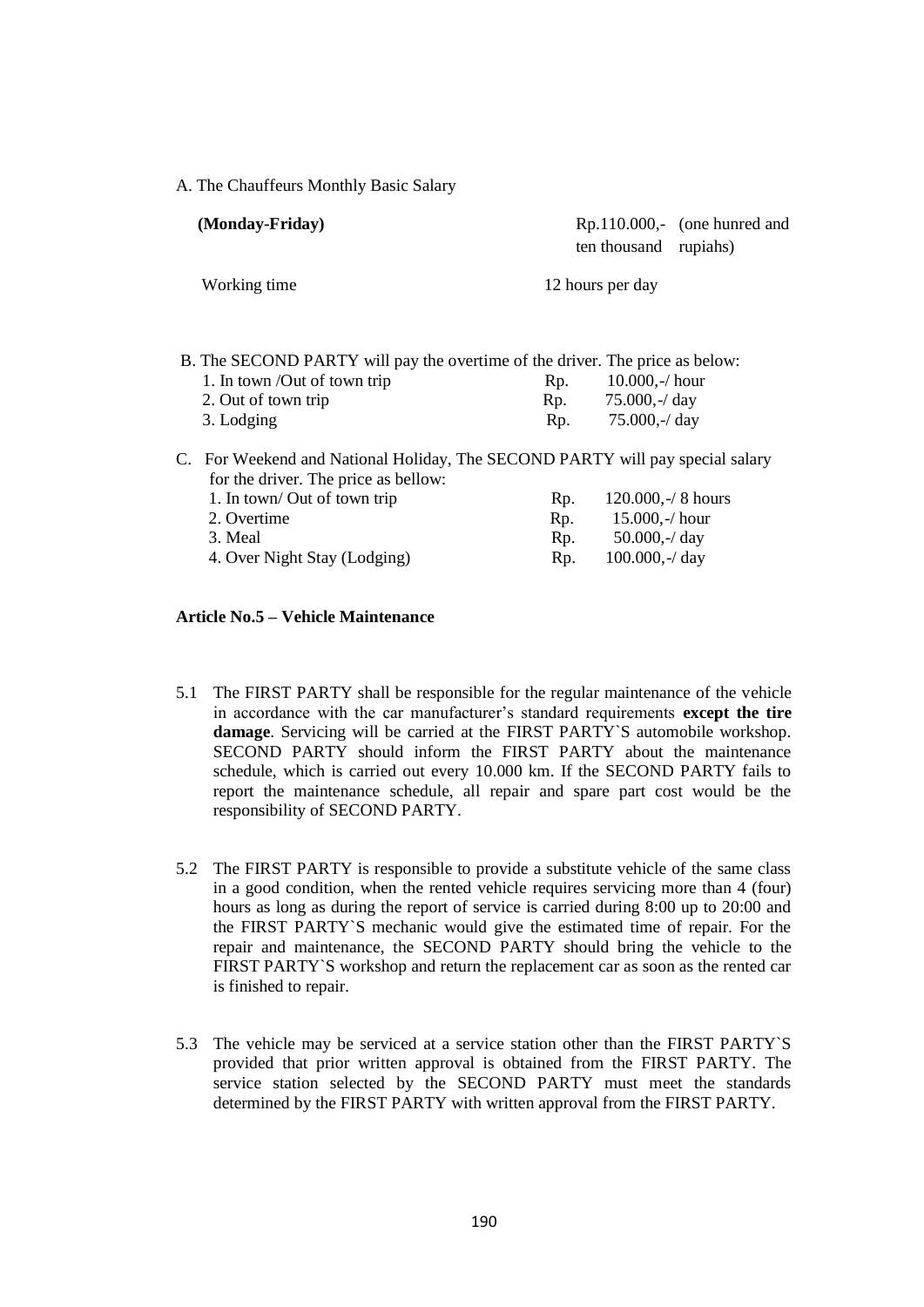#### **Article No.6 – Insurance**

- 6.1 This agreement covers the insurance for vehicle and third party liabilities for maximum Rp 50.000.000,- (fifty million rupiah) per accident, excluding own risk Rp 250.000,- (Two hundred and fifty thousand rupiahs) per occurrence/accident to be paid by the SECOND PARTY. Additional insurance coverage is an option and will be borne by the SECOND PARTY, unless otherwise requested.
- 6.2 In case of loss of the car, either due to theft or being taken by force, while the car is in the care of the SECOND PARTY, the total loss of the vehicle will be the responsibility of the FIRST PARTY, excluding the equivalent of an additional one month rental to be paid by the SECOND PARTY, provided that a certificate is obtained from the police station by the SECOND PARTY.
- 6.3 If the rented vehicle is broken down, lost or cause anything that may affect to the obligation to the third party, which is caused by the negligence of the SECOND PARTY or the inappropriate usage of vehicle that makes the Insurance Company could not bear the cost, all the cost will be borne by the SECOND PARTY.
- 6.4 The FIRST PARTY is not responsible for the compensation of the loss of any SECOND PARTY`S or user's belongings kept in the vehicle.

#### **Article No.7 – Charge of Fees**

- 7.1 Both parties agree that all tariffs/fees in the agreement will be adjusted if there is any minimum regional wage of changes in government regulations, which may affect to rental cost.
- 7.2 Both parties agree if accident occurs to the vehicle twice in a month while the SECOND PARTY is driving the rented vehicle, vehicle rental cost will be reviewed.
- 7.3 Both parties agree if the average mileage of vehicle found more excessive than the normal usage or rough operational area, the vehicle rental fees/charges will be reviewed.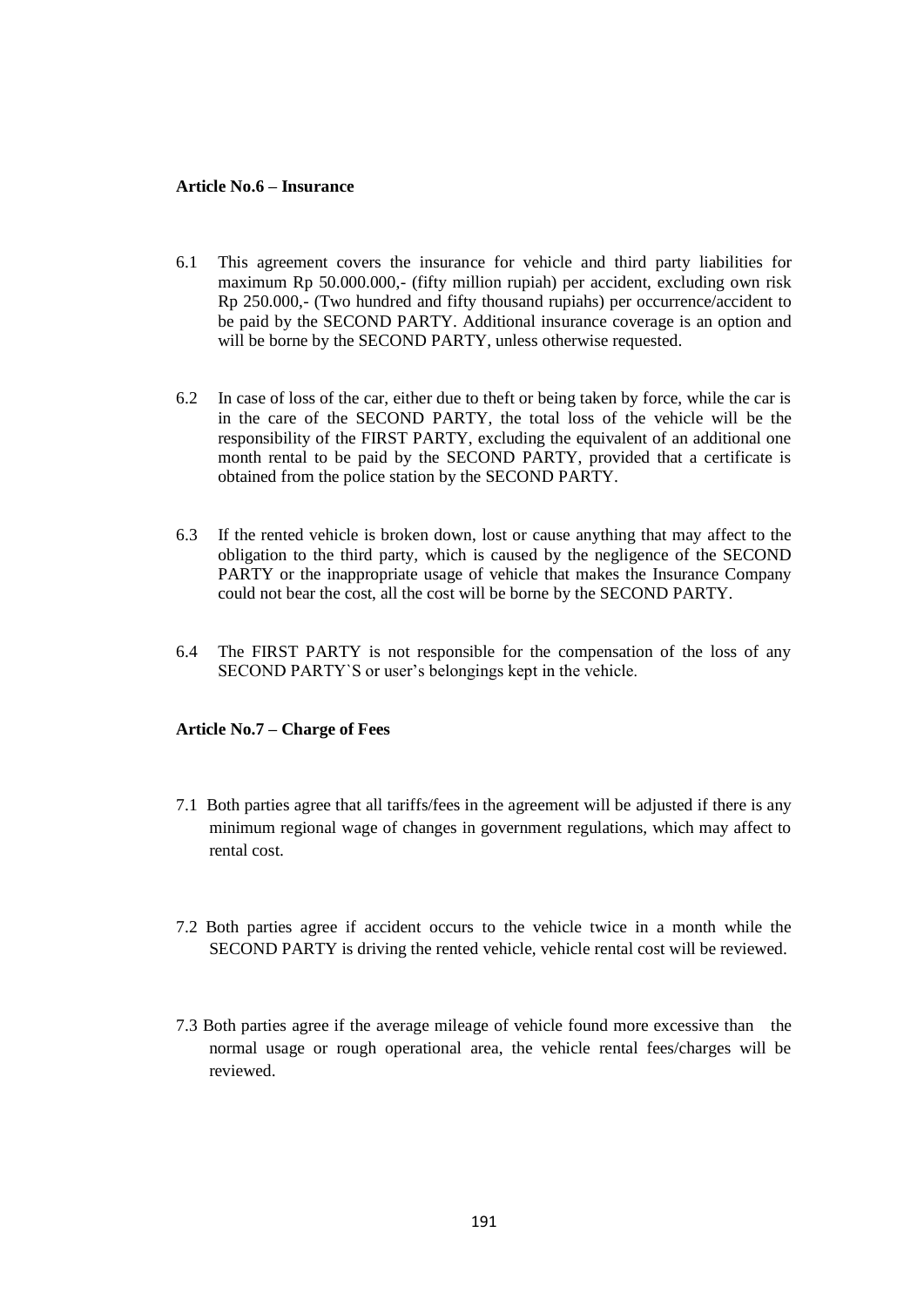#### **Article No.8 – Force Majeure**

 If either party is prevented from performing its obligations under this Contract as a direct result of *Force Majeure*, such non – performance shall be excused for the duration of such

*Force Majeure.* For the purpose of this contract *Force Majeure* is defined as an event or occurrence which is beyond the reasonable control and not caused by negligence is not foreseeable as of effective date, such as natural calamities, civil disturbance, riots, war or sabotage etc. including changes in government regulations.

#### **Article No.9 – Termination**

- 9.1 Both parties shall have the right to terminate this Contract, providing at least 30 days written notice in advance, if either party is proven to not fulfill the obligations contained within the Contract.
- 9.2 If the SECOND PARTY wishes to terminate this Contract before its full term, and the FIRST PARTY has fulfilled its obligations, the SECOND PARTY must pay a penalty of 75% (seventy five Percent) of the remaining contract period, within 7 (seven) days of termination.

## **Article No.10 – Arbitration**

- 10.1 Indonesian law governs this contract. Any dispute, which may arise in connection with this Contract, shall be settled in mutual good faith.
- 10.2 Failing such a settlement, any dispute arising out of this contract, or its performances, shall be settled by arbitration under the rules of the Indonesian National Board of Arbitration (BANI).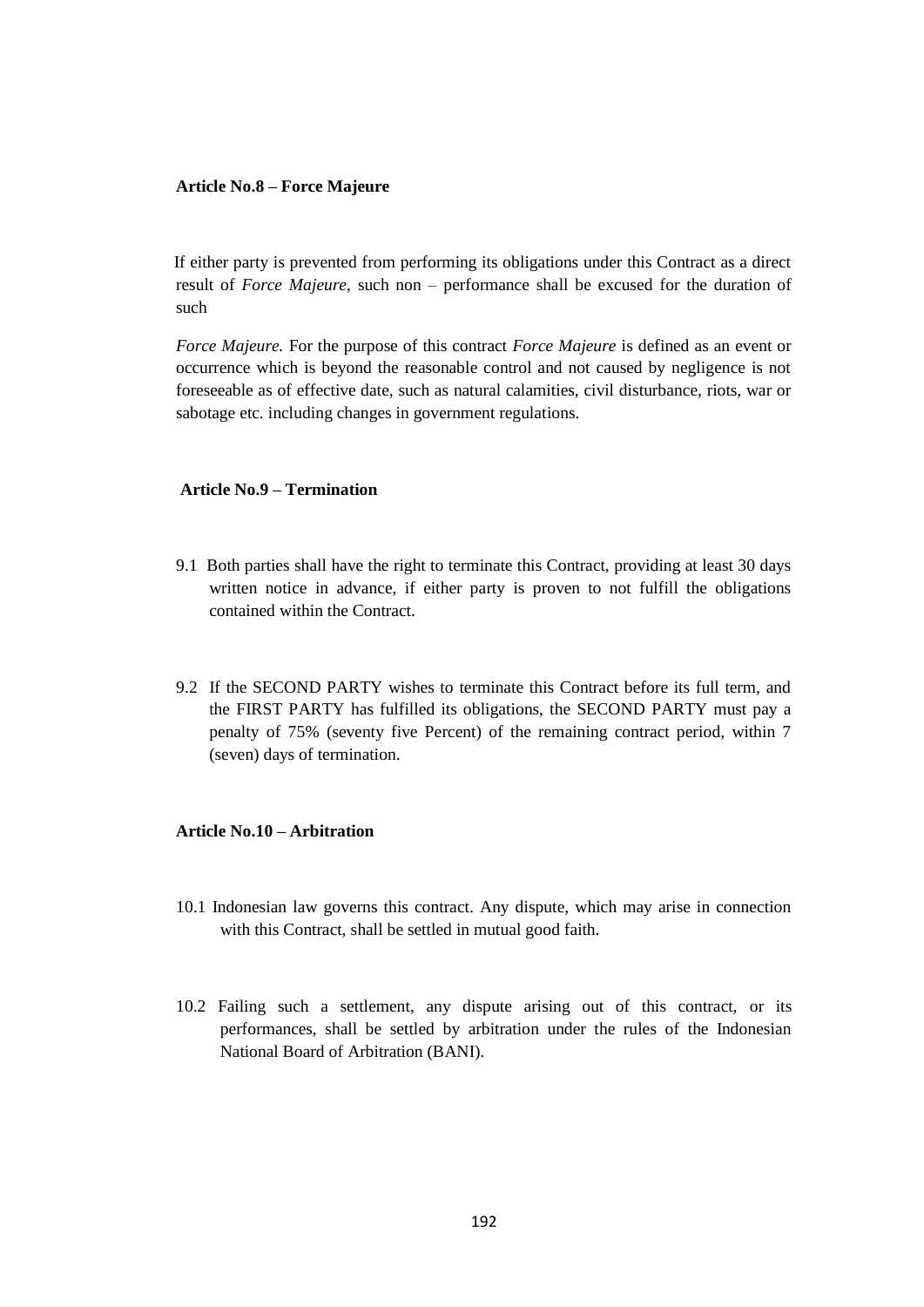## **Article No.11 – Amendment**

- 11.1 All amendments and/or addendum to this Contract shall be in writing and shall be signed by the parties hereto.
- 11.2 The parties agree that this Contract together with the vehicle Rental Contract Attachments and any amendment there of shall constitute the full, complete and entire contract between the SECOND PARTY and the FIRST PARTY and that no oral understanding or agreement may contradict or modify this contract.

 This agreement is made by us in full consciousness, without any coercion and will be executed with full responsibility.

Stipulated In : Bandung

Date : September 8th, 2012

THE FIRST PARTY **THE SECOND PARTY** 

**Eddy Soetjipto**

**Director** Prem Chand K. R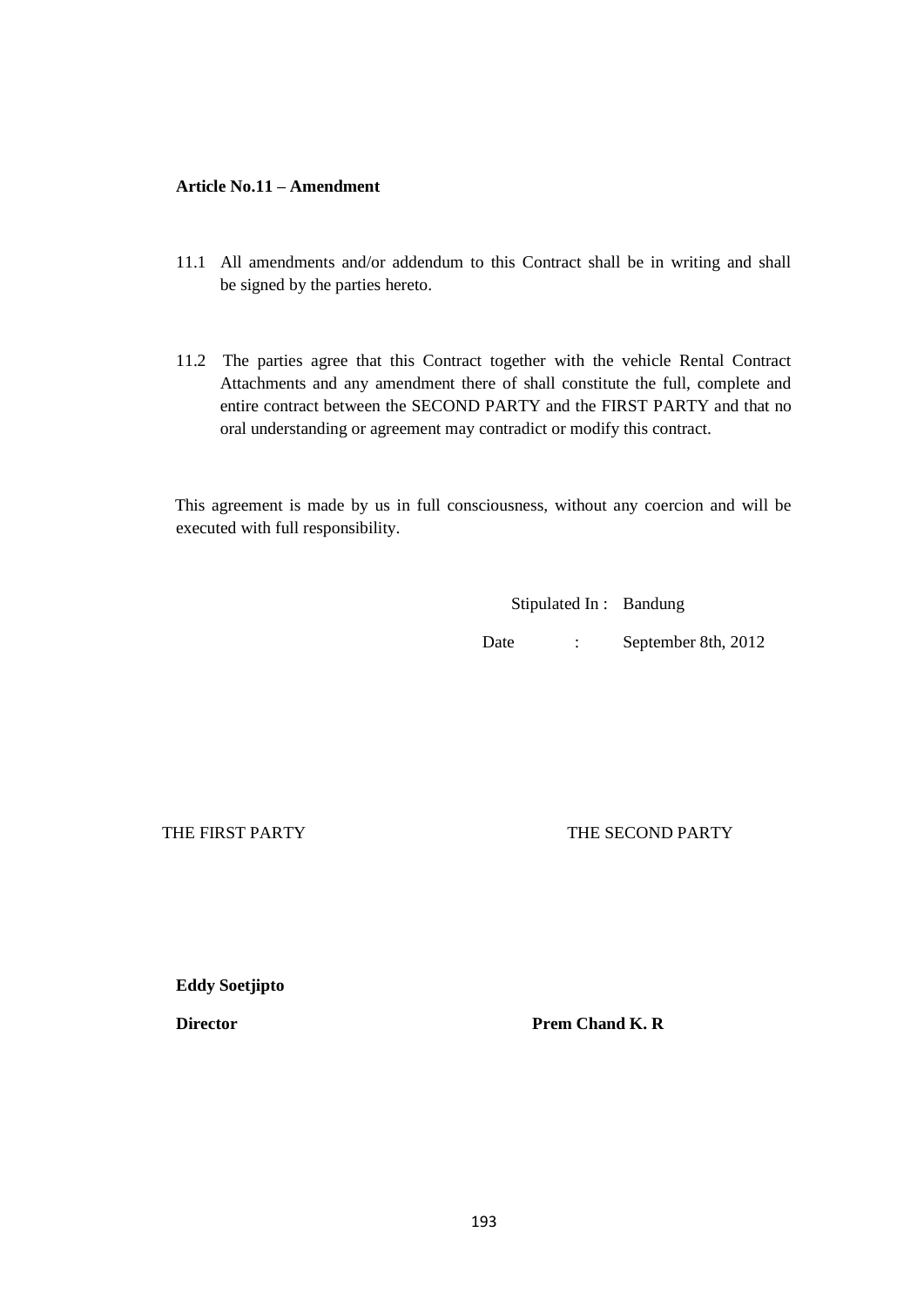# **Lampiran 2**

# **PERJANJIAN KONTRAK KENDARAAN DIRGANTARA CAR**

# **RENTAL & PT. BADJATEX**

# **PERJANJIAN KONTRAK KENDARAAN**

| Kami yang bertandatangan di bawah ini: |                                                               |  |
|----------------------------------------|---------------------------------------------------------------|--|
| <b>PIHAK KE-1:</b>                     |                                                               |  |
|                                        | Nama : Eddy Soetjipto                                         |  |
| Jabatan                                | : Direktur                                                    |  |
|                                        | Alamat : Jl. Lamping No. 7, Cipaganti Bandung                 |  |
|                                        | No. Telepon : (022) 2035050/ (022) 2032294, Fax (022) 2033500 |  |
|                                        | Jabatan : Direktur DIRGANTARA CAR RENTAL                      |  |
| <b>PIHAK KE-2</b>                      |                                                               |  |
| Nama : Benny                           |                                                               |  |
| Alamat                                 | : Jl. Citepus No. 5, Moh. Toha KM 65, Bandung                 |  |
| Jabatan                                | : Manajer Pemasaran PT. BADJATEX                              |  |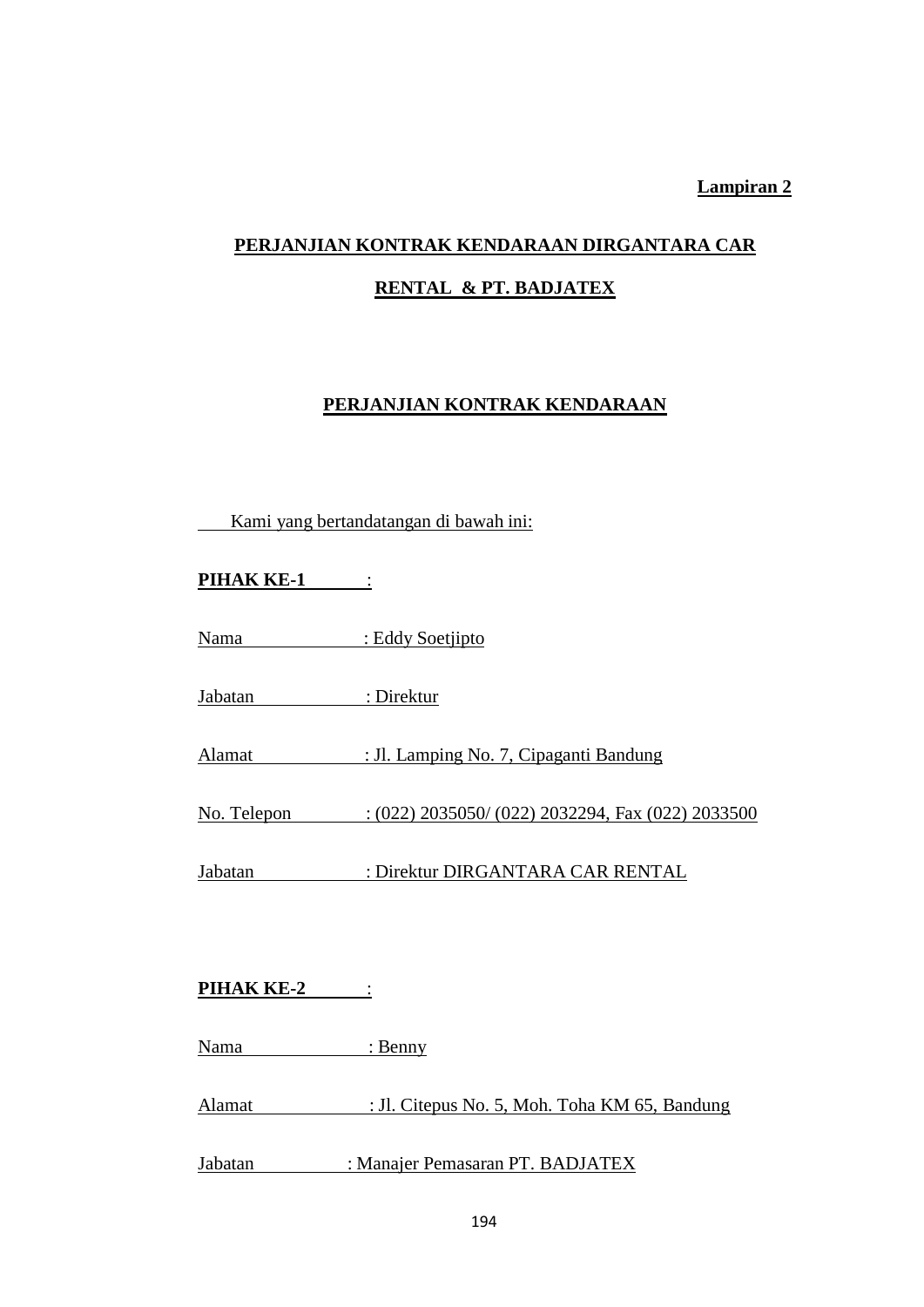Pihak Ke-1 dan Pihak Ke-2 sepakat untuk mengadakan kontrak kendaraan dengan persyaratan-persyaratan sebagai berikut :

1. Jenis Kendaraan : Kijang Innova Tahun 2005

2. Fitur Kendaraan : AC, Reclining, Seat Radio Tape.

3. Harga Kontrak : Rp5.500.000,00 (lima juta lima ratus ribu rupiah) per bulan Termasuk asuransi, biaya perawatan kendaraan. Tanpa BBM, tol, dan biaya parkir.

4. Gaji Sopir : Rp1.300.000,00 dan uang makan per hari Rp.30.000,-

Bandung, 10 April 2009

Menyetujui

**PIHAK KE 1 PIHAK KE 2**

**Eddy Soetjipto** Benny  **DIRGANTARA CAR RENTAL PT. BADJATEX**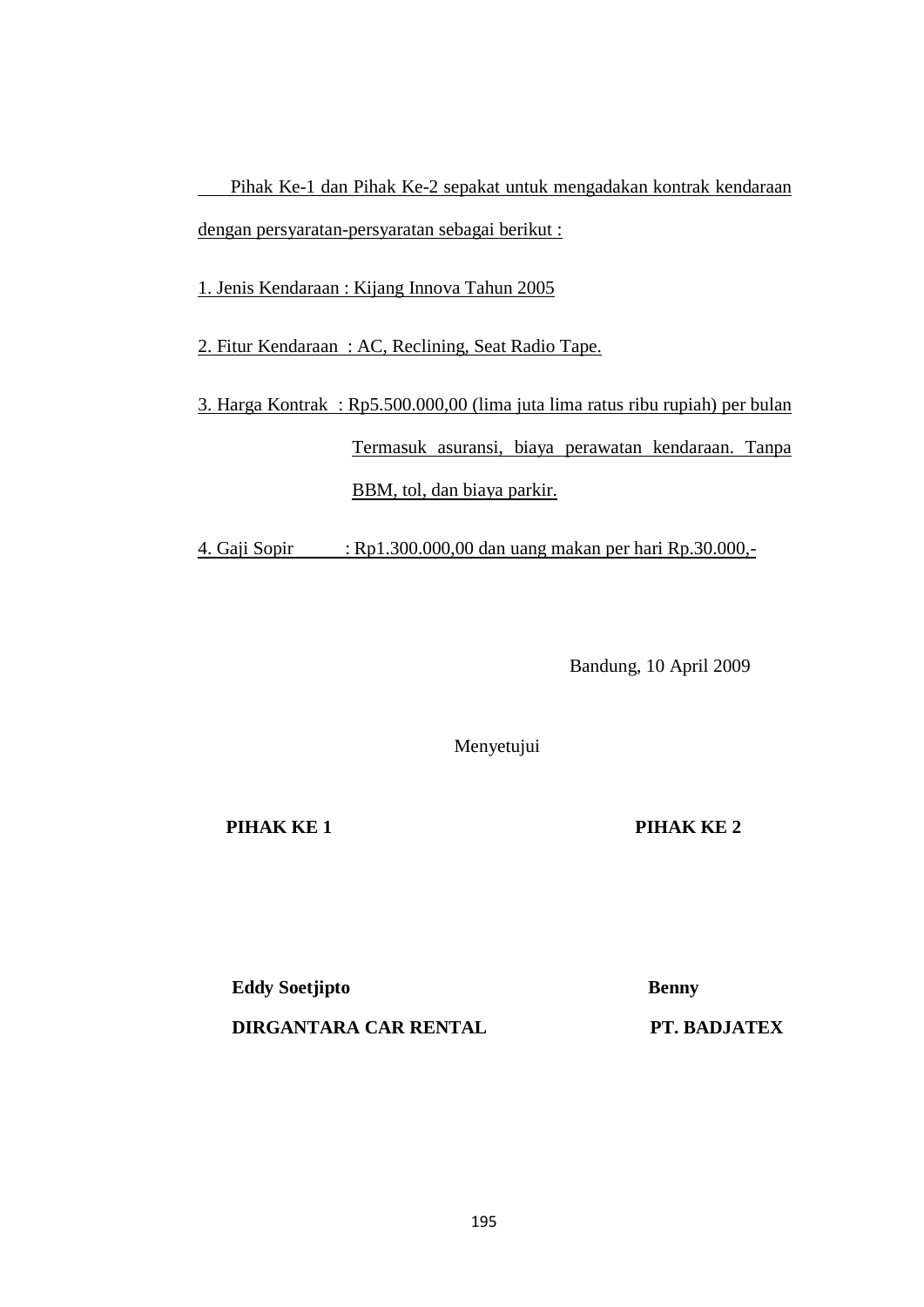#### **Lampiran 3**

# **PERJANJIAN KONTRAK KENDARAAN DIRGANTARA CAR RENTAL & RATNA SARI SILABAN**

 Pada hari ini, tanggal 04 Mei 2011 bertempat di kantor DIRGANTARA CAR RENTAL di Jl. Lamping 7, Bandung telah terjadi kesepakatan bersama diantara kedua belah pihak yang bertanda tangan di bawah ini masing-masing :

| I. NAMA        | : Eddy Soetjipto                                |
|----------------|-------------------------------------------------|
| <b>JABATAN</b> | : Direktur                                      |
| ALAMAT         | : Jl. Lamping No. 7, Cipaganti, Bandung.        |
|                | TELP/FAX/HP: 0816626301/022 2035050/022 2033500 |
|                |                                                 |

 Dalam hal ini bertindak atas nama DIRGANTARA CAR RENTAL selaku pemilik kendaraan, selanjutnya disebut PIHAK PERTAMA.

II. NAMA : Ratna Sari Silaban

ALAMAT : Jl. Kesatriaan No. 15, Bandung.

TELP/FAX/HP : 081559016260/ 022 6120344

 Dalam hal ini bertindak atas nama PRIBADI / PERUSAHAAN / Ratna Sari Silaban selaku penyewa / pengontrak kendaraan, selanjutnya disebut PIHAK KEDUA .

 Kedua belah pihak sepakat untuk mengadakan perjanjian Sewa Kontrak Kendaraan dengan KETENTUAN DAN SYARAT-SYARAT sesuai pasal dibawah ini: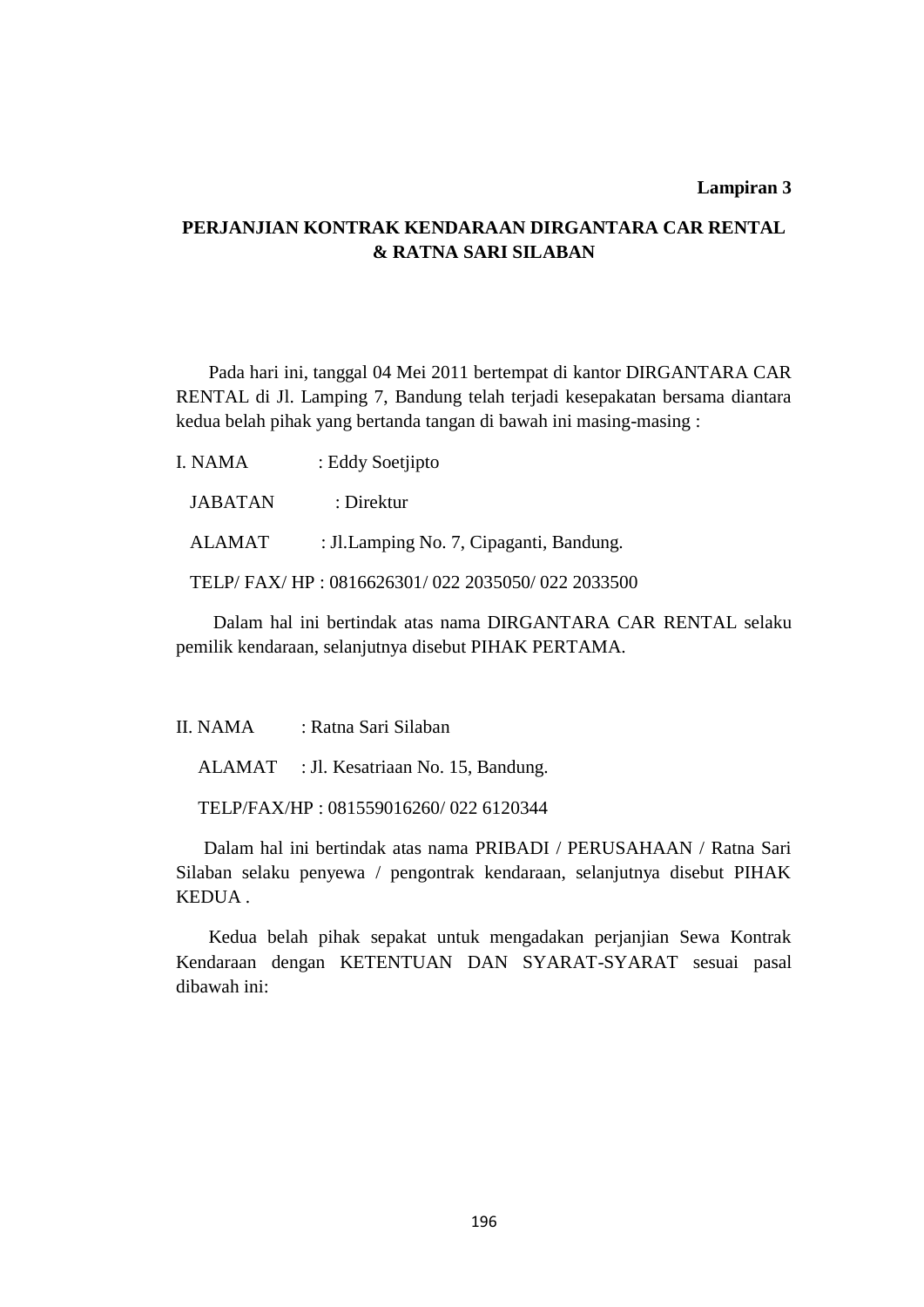# PASAL I

# DATA-DATA SERAH TERIMA KENDARAAN

Setelah PIHAK KEDUA melengkapi persyaratan yang ditentukan oleh PIHAK PERTAMA, maka PIHAK PERTAMA akan menyerahkan 1 (satu) unit kendaraan untuk dikontrak oleh PIHAK KEDUA dengan data-data sebagai berikut ;

1. No.Polisi : D 1107 NU

2.Merk / Type : TOYOTA / AVANZA 1300 G ( F 601 RM GMMFJJ )

- 3. Tahun / Warna : 2010 / SILVER METALIC
- 4. No.Rangka : MHFM1BA3JAK726474
- 5. No. Mesin : DG80559
- 6. Nama Pemilik : Eddy Soetjipto

 Yang dituangkan dalam BERITA ACARA serah terima kendaraan,yang ditanda tangani oleh kedua belah pihak dan merupakan bagian yang tak terpisahkan dari surat perjanjian ini.

# PASAL 2

# JANGKA WAKTU DAN HARGA SEWA KONTRAK KENDARAAN

2.1 Perjanjian sewa mobil ini berlaku untuk waktu ( 3) Bulan

Terhitung mulai tgl 23 Agustus 2011 pukul 08.00 WIB s/d tgl 22 November 2011 pukul 08.00 WIB

2.2 Harga sewa kendaraan dengan jangka waktu yang tertulis pada point "A" disepakati sebesar Rp.4.500.000,- Terbilang (empat juta lima ratus ribu rupiah) per bulan. Terlebih dahulu melunasi harga sewa dimuka sebelum kontrak dimulai bukti pembayaran yang SAH.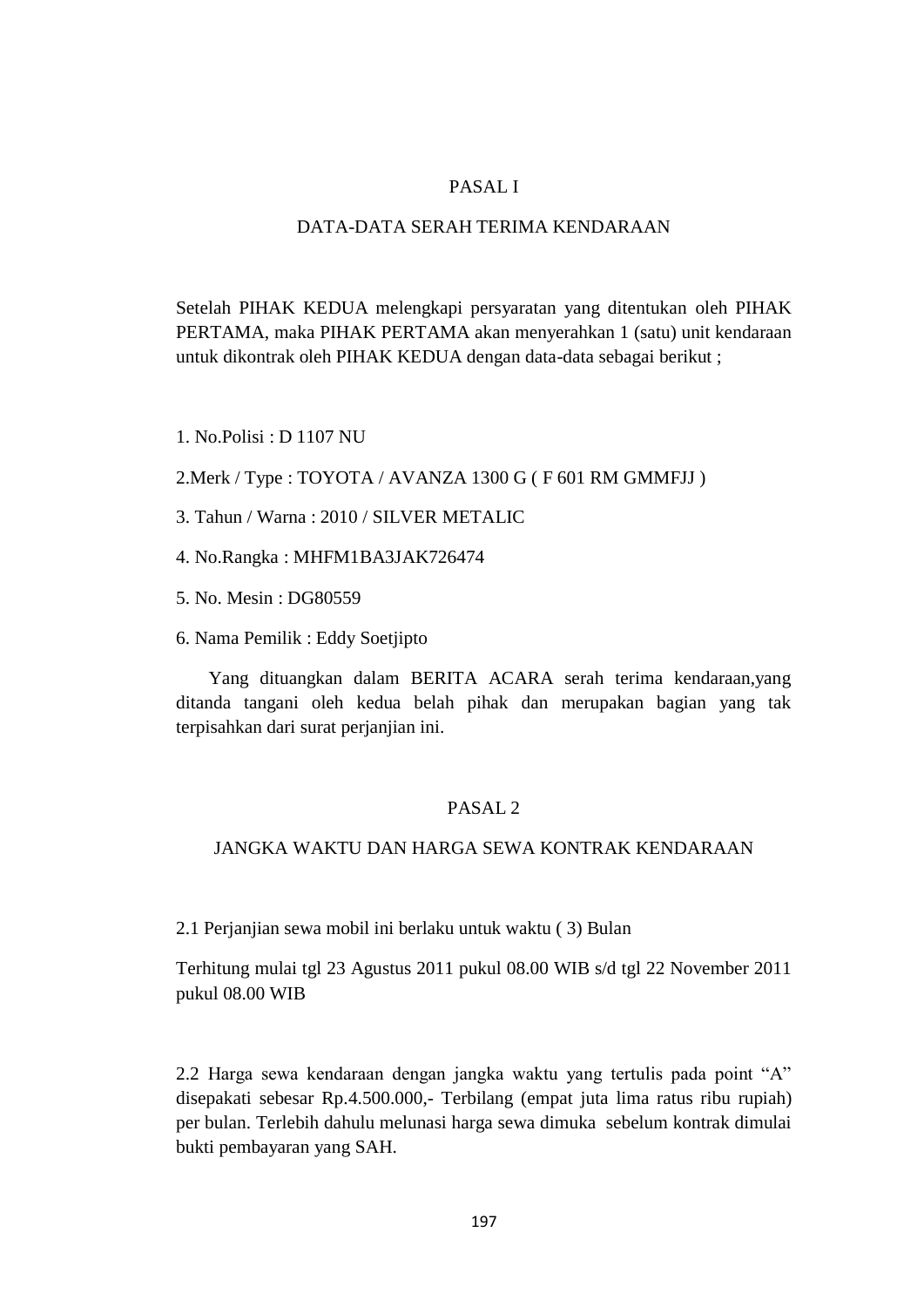2.3 PIHAK KEDUA diwajibkan menyediakan uang jaminan sebesar Rp.\_3.000.000,- Terbilang (tiga juta rupiah) kepada PIHAK PERTAMA untuk digunakan sebagai pengganti kerusakan-kerusakan kecil yang diakibatkan oleh kelalaian PIHAK KEDUA ataupun oleh sebab-sebab lain dan apabila biaya perbaikan melebihi uang jaminan, PIHAK KEDUA wajib menambah kekurangan atau Uang Jaminan tersebut akan dikembalikan oleh PIHAK KEDUA bilamana waktu sewa berakhir dan tidak terjadi hal-hal tersebut diatas.

#### PASAL 3

#### PERPANJANGAN DAN PEMBATALAN SEWA KONTRAK KENDARAAN

3.1 Apabila terjadi pembatalan sewa pada saat kendaraan dikirim, maka PIHAK KEDUA akan dikenakan denda sebesar 20 % (dua puluh persen) dari harga sewa.

3.2. Pembatalan sewa kontrak yang berjalan oleh PIHAK KEDUA dikenakan biaya pembatalan maksimum harga kontrak satu bulan (sesuai harga kontrak berjalan).

3.3 Perpanjangan masa sewa dapat dilakukan dengan pemberitahuan 7 hari sebelum masa sewa berakhir dan melunasi biaya sewa selanjutnya.

3.4 Kelebihan waktu pemakaian tanpa pemberitahuan dan pelunasan biaya dibayar dibelakang, akan dikenakan denda sebesar Rp. 75,000,- ( tujuh puluh lima ribu rupiah ) Per jam Rp450.000,- terbilang (empat ratus lima puluh ribu rupiah) per hari.

#### PASAL 4

#### HAK,KEWAJIBAN DAN TANGGUNG JAWAB PIHAK PERTAMA

4.1PIHAK PERTAMA berhak menarik kembali kendaraan tersebut apabila :

4.1.1 Telah berakhir masa sewa.

4.1.2 Kendaraan dianggap tidak terawat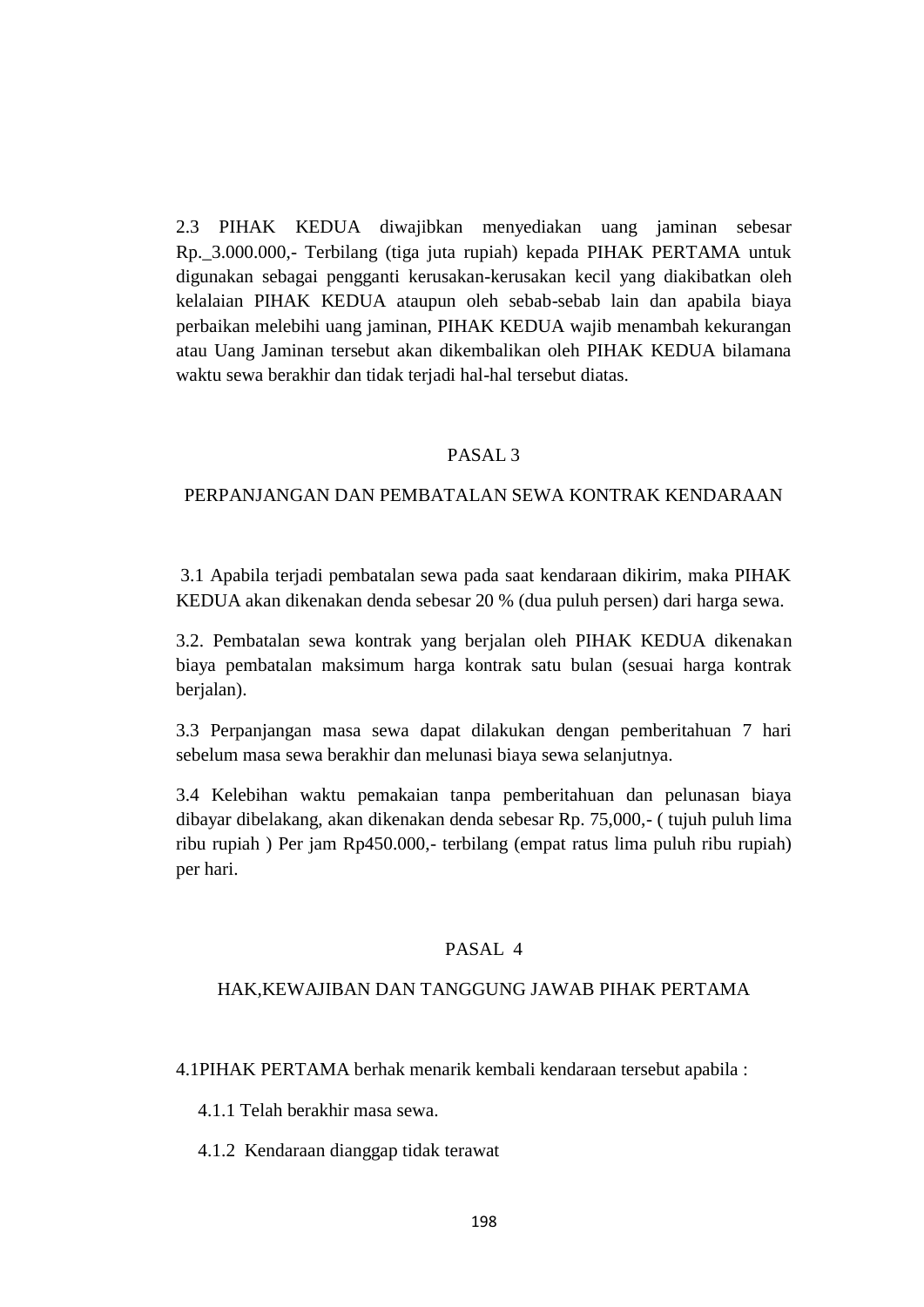4.1.3 Kendaraan dijual / digadaikan / dipindahtangankan

4.1.4 Menggunakan kendaraan untuk tindak pidana kejahatan dan atau kegiatan-kegiatan yang melanggar HUKUM.

4.2 PIHAK PERTAMA setiap saat dapat memeriksa kendaraan tersebut di tempat PIHAK KEDUA.

4.3 PIHAK PERTAMA bertanggung jawab dan menjamin sepenuhnya bahwa saat berlangsung waktu sewa kendaraan, tidak ada tuntutan / gugatan dari pihak lain atas kendaraan tersebut.

4.4 PIHAK PERTAMA bertanggung jawab sepenuhnya atas biaya perpanjangan STNK yang telah habis masa berlakunya.

4.5 PIHAK PERTAMA wajib menyediakan kendaraan pengganti, apabila kendaraan yang tertera pada pasal I mengalami kerusakan yang bukan diakibatkan kelalaian PIHAK KEDUA, yang perbaikannya memakan waktu lebih dari 1x 24 jam (satu hari).

4.6 Perbaikan kerusakan yang terjadi dalam point "E" dikerjakan oleh PIHAK PERTAMA hanya pada hari kerja (Senin s/d Jum'at) jam 09.00 – 15.00 WIB dan Sabtu jam 09.00 – 14.00 WIB di wilayah Bandung.

4.7 Kerusakan yang terjadi di luar Wilayah Kabupaten Bandung akan di tangani oleh PIHAK KEDUA dan biaya perbaikan akan mendapat penggantian sepenuhnya oleh PIHAK PERTAMA, berdasarkan bukti pembayaran yang SAH.

# PASAL 5

#### HAK,KEWAJIBAN DAN TANGGUNG JAWAB PIHAK KEDUA

5.1 PIHAK KEDUA berkewajiban memberitahukan kepada PIHAK PERTAMA apabila terjadi kerusakan atau kehilangan atas kendaraan tersebut secepatnya dalam tempo 1 x 24 jam.

5.2 Apabila terjadi kehilangan kendaraan, maka PIHAK KEDUA tidak mendapat penggantian kendaraan. Bersama-sama dengan PIHAK PERTAMA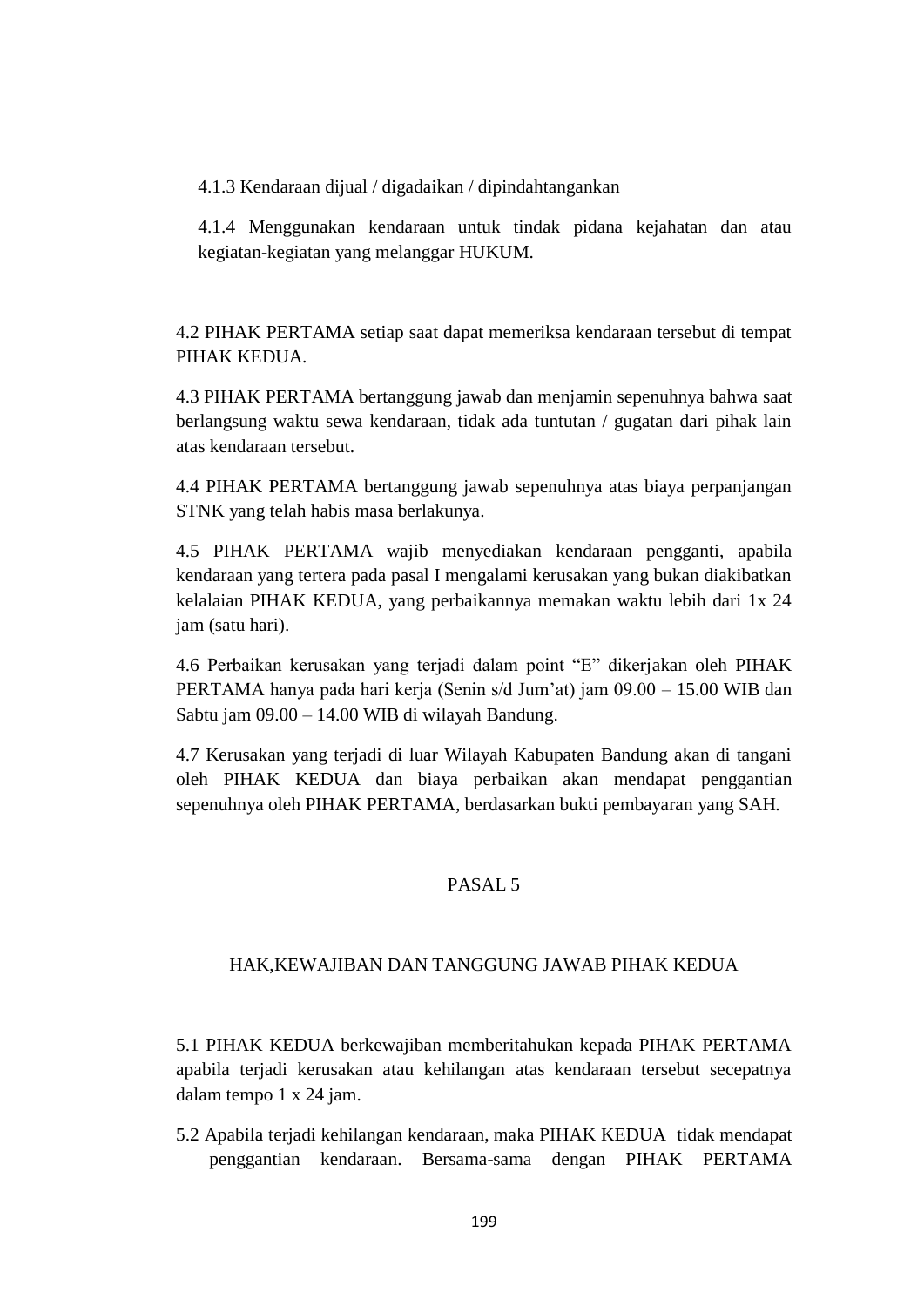melaporkan kehilangan kendaraan kepada kepolisian. Membayar biaya klaim Asuransi. Tetap dikenakan biaya sewa sampai PIHAK PERTAMA mendapat penggantian dari Pihak Asuransi. Mengganti kendaraan yang hilang, apabila Pihak Asuransi menolak klaim yang diajukan oleh PIHAK PERTAMA.

- 5.3 Apabila terjadi Insiden Tabrakan, maka PIHAK KEDUA : Tidak mendapat penggantian kendaraan. Menanggung biaya Derek dari tempat kejadian sampai ke bengkel yang ditunjuk oleh PIHAK PERTAMA. Membayar biaya klaim Asuransi. Tetap dikenakan biaya sewa sampai PIHAK PERTAMA siap mengoperasikan kendaraan tersebut.
- 5.4 PIHAK KEDUA bertanggung jawab atas pemeliharaan dan kebersihan kendaraan yang disewa TERMASUK : PENGISIAN : Air radiator, air accu, minyak rem, Oli apabila telah mencapai kilometer penggantian;(penggantian oli dilakukan oleh PIHAK PERTAMA 1x untuk jangka waktu 1 (satu) bulan ditempat PIHAK PERTAMA ).
- 5.5Apabila terjadi kerusakan akibat kelalaian PIHAK KEDUA, maka biaya perbaikan ditanggung sepenuhnya oleh PIHAK KEDUA dan selama masa perbaikan, uang sewa sesuai pasal III tetap ditanggung oleh PIHAK KEDUA.
- 5.6 PIHAK KEDUA tidak dibenarkan mempergunakan kendaraan yang disewa untuk Olah Raga Balap dan Ketangkasan, disewakan / dipindahtangankan kepada pihak lain, dijadikan Barang Jaminan atau digadaikan.5.7 PIHAK KEDUA wajib memberitahukan dan meminta persetujuan PIHAK PERTAMA terlebih dahulu apabila kendaraan dipinjamkan / dipergunakan pihak lain, tanpa mengurangi hak dan tanggung jawab PIHAK KEDUA.
- 5.7 PIHAK PERTAMA menyerahkan kendaraan yang disewakan dalam keadaan baik sesuai dengan Berita Acara Serah Terima / Kondisi Kendaraan kepada PIHAK KEDUA, PIHAK KEDUA diwajibkan untuk mengembalikan kendaraan tersebut dengan keadaan baik pula (Sesuai Berita Acara). Segala kehilangan dan kerusakan perlengkapan selama waktu sewa, menjadi tanggung jawab sepenuhnya PIHAK KEDUA.
- 5.8 Apabila kendaraan yang disewa terlibat Pelanggaran Hukum, atau STNK / Kendaraan ditahan / dikuasai oleh Pihak Berwajib atau Pihak Lain, maka PIHAK KEDUA ; Tidak mendapat penggantian kendaraan. Menanggung sepenuhnya semua biaya serta Resiko penyelesaian masalah tersebut. Tetap dikenakan biaya sewa sampai PIHAK PERTAMA menerima kembali kendaraan tersebut dalam kondisi seperti semula. Tidak melibatkan PIHAK PERTAMA kedalam masalah tersebut.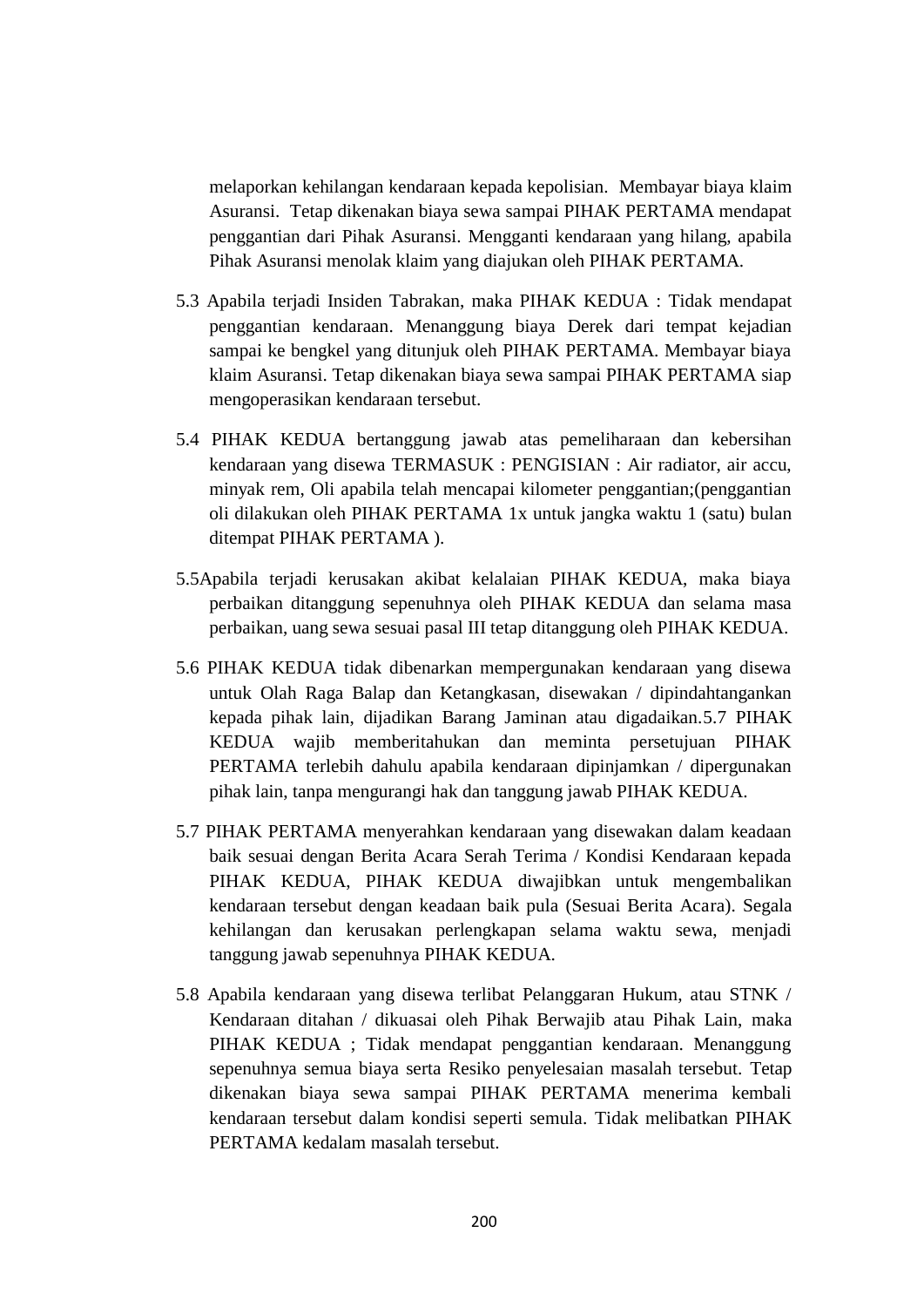- 5.9 Apabila STNK hilang, PIHAK KEDUA bertanggung jawab membayar biaya pengurusan kehilangan STNK dan tidak diberikan Konpensasi atau penggantian dalam bentuk apapun serta biaya sewa dan waktu tetap berjalan sesuai perjanjian.
- 5.10 Apabila PIHAK KEDUA tidak dapat melunasi kewajiban sewa, maka PIHAK PERTAMA berhak mendapat penggantiaan berupa Barang Berharga lain yang senilai dengan harga sewa tertunggak.

# PASAL 6

# HAL LAIN-LAIN

6.1 Hal-hal yang belum diatur dalam surat sewa kontrak kendaraan ini akan diatur secara musyawarah kemudian dibuat secara tertulis dan ditandatangani oleh kedua belah pihak, serta merupakan ADDENDUM yang tak terpisahkan dari Surat Perjanjian Sewa / Kontrak ini.

6.2 Apabila terjadi perselisihan yang tidak dapat diselesaikan, maka kedua belah pihak bersepakat untuk mengambil Wilayah Hukum yang tetap pada Pengadilan Negeri setempat.

 Demikian Surat Perjanjian Sewa / Kontrak ini dibuat dalam Rangkap 2 (Dua) dimana Asli dan Tembusannya dibubuhi Materai yang cukup dan ditandatangani kedua belah pihak serta kedua-duanya mempunyai kekuatan Hukum yang sama.

Bandung, 23 Agustus 2010

PIHAK PERTAMA PIHAK KEDUA

Eddy Soetjipto /Direktur Ratna Sari Silaban

DIRGANTARA CAR RENTAL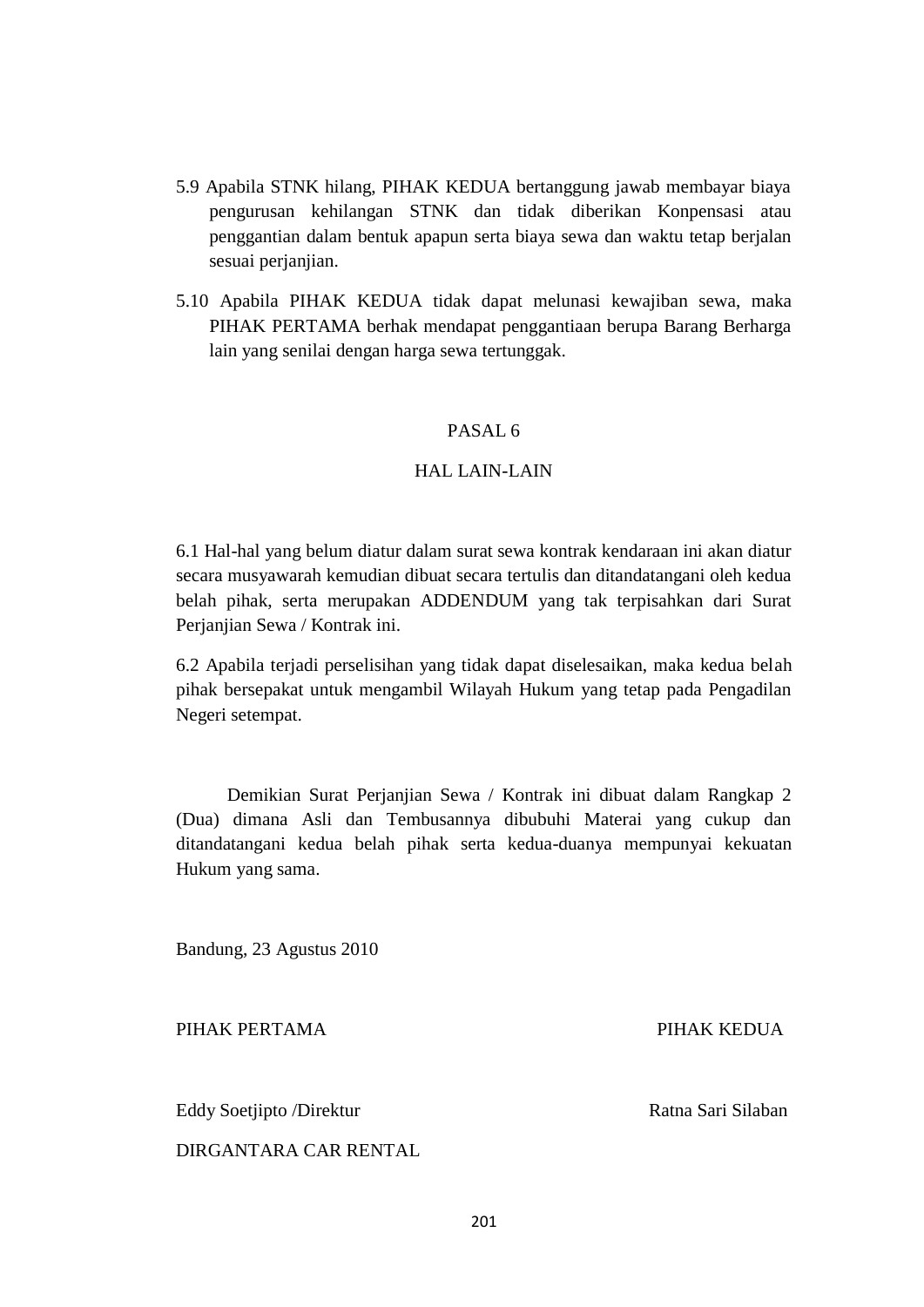#### **Contoh Draft Kontrak setelah selesai penelitian**

#### **Lampiran 4**

# **PERJANJIAN KONTRAK KENDARAAN DIRGANTARA CAR RENTAL DAN RATNA SARI SILABAN**

#### **PERJANJIAN KONTRAK KENDARAAN**

 Pada hari ini, tanggal 04 Mei 2011 bertempat di kantor DIRGANTARA CAR RENTAL di Jl. Lamping 7, Bandung telah terjadi kesepakatan bersama diantara kedua belah pihak yang bertanda tangan di bawah ini masing-masing :

| I. NAMA | : Eddy Soetjipto                                |
|---------|-------------------------------------------------|
| ALAMAT. | : Jl. Lamping No. 7, Cipaganti, Bandung.        |
|         | TELP/FAX/HP: 0816626301/022 2035050/022 2033500 |

 Dalam hal ini bertindak atas nama DIRGANTARA CAR RENTAL selaku pemilik kendaraan, selanjutnya disebut PIHAK PERTAMA.

II. NAMA : Ratna Sari Silaban

ALAMAT : Jl. Kesatriaan No. 15, Bandung.

TELP/FAX/HP : 081559016260/ 022 6120344

 Dalam hal ini bertindak atas nama PRIBADI Ratna Sari Silaban selaku penyewa / pengontrak kendaraan, selanjutnya disebut PIHAK KEDUA .

 Kedua belah pihak sepakat untuk mengadakan perjanjian Sewa Kontrak Kendaraan dengan KETENTUAN DAN SYARAT-SYARAT sesuai pasal dibawah ini: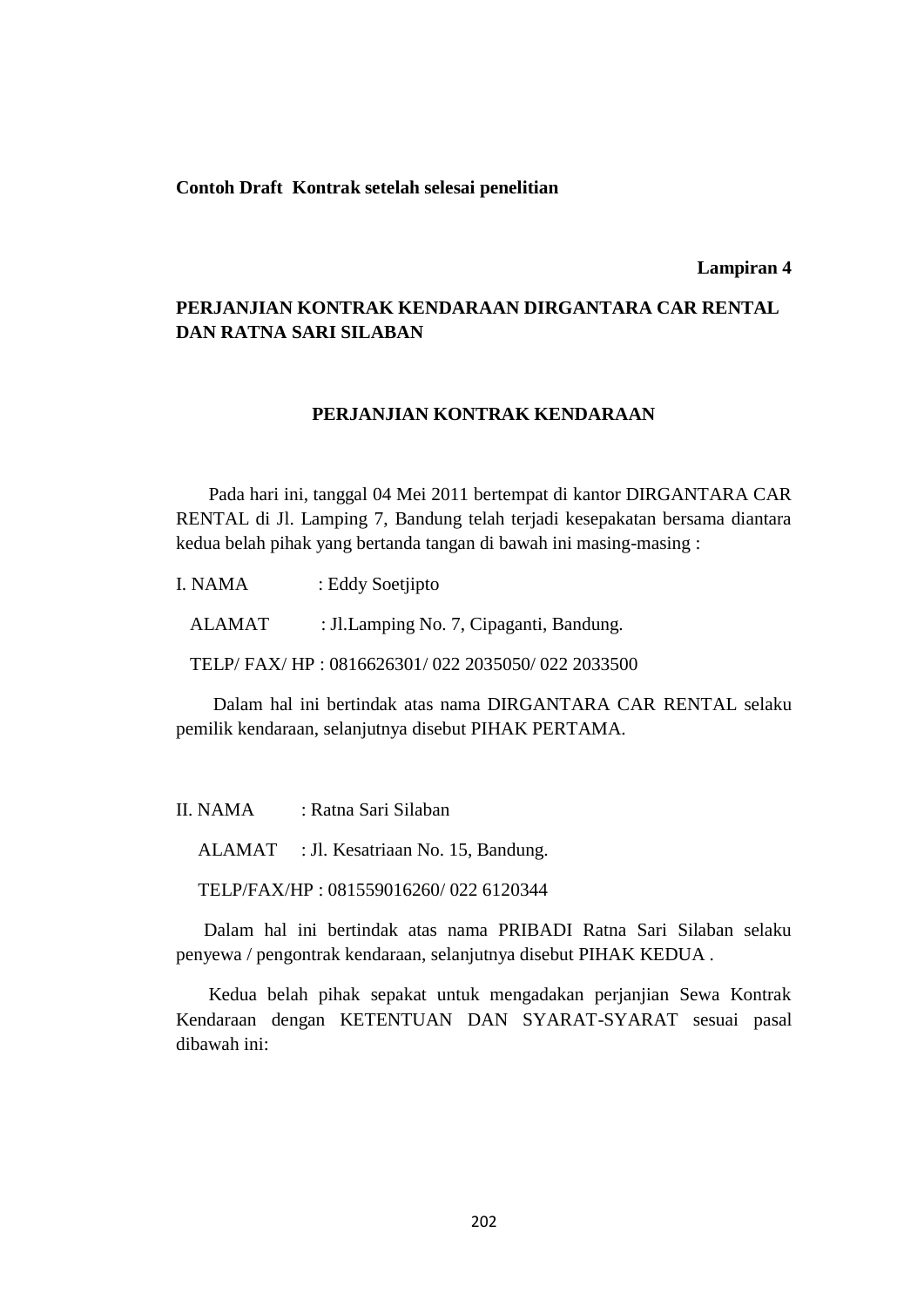# PASAL I

## DATA-DATA SERAH TERIMA KENDARAAN

Setelah PIHAK KEDUA melengkapi persyaratan yang ditentukan oleh PIHAK PERTAMA, maka PIHAK PERTAMA akan menyerahkan 1 (satu) unit kendaraan untuk dikontrak oleh PIHAK KEDUA dengan data-data sebagai berikut ;

No.Polisi : D 1107 NU

Merk / Type : TOYOTA / AVANZA 1300 G ( F 601 RM GMMFJJ )

Tahun / Warna : 2010 / SILVER METALIC

No.Rangka : MHFM1BA3JAK726474

No. Mesin : DG80559

Nama Pemilik : Eddy Soetjipto

 Yang dituangkan dalam BERITA ACARA serah terima kendaraan,yang ditanda tangani oleh kedua belah pihak dan merupakan bagian yang tak terpisahkan dari surat perjanjian ini.

# PASAL 2

# JANGKA WAKTU DAN HARGA SEWA KONTRAK KENDARAAN

2.1. Perjanjian sewa mobil ini berlaku untuk waktu ( 3) Bulan

Terhitung mulai tgl 23 Agustus 2011 pukul 08.00 WIB s/d tgl 22 November 2011 pukul 08.00 WIB

2.2. Harga sewa kendaraan dengan jangka waktu yang tertulis pada point "1" disepakati sebesar Rp.4.500.000,- Terbilang (empat juta lima ratus ribu rupiah) per bulan. Terlebih dahulu melunasi harga sewa dimuka sebelum kontrak dimulai dengan bukti pembayaran yang SAH.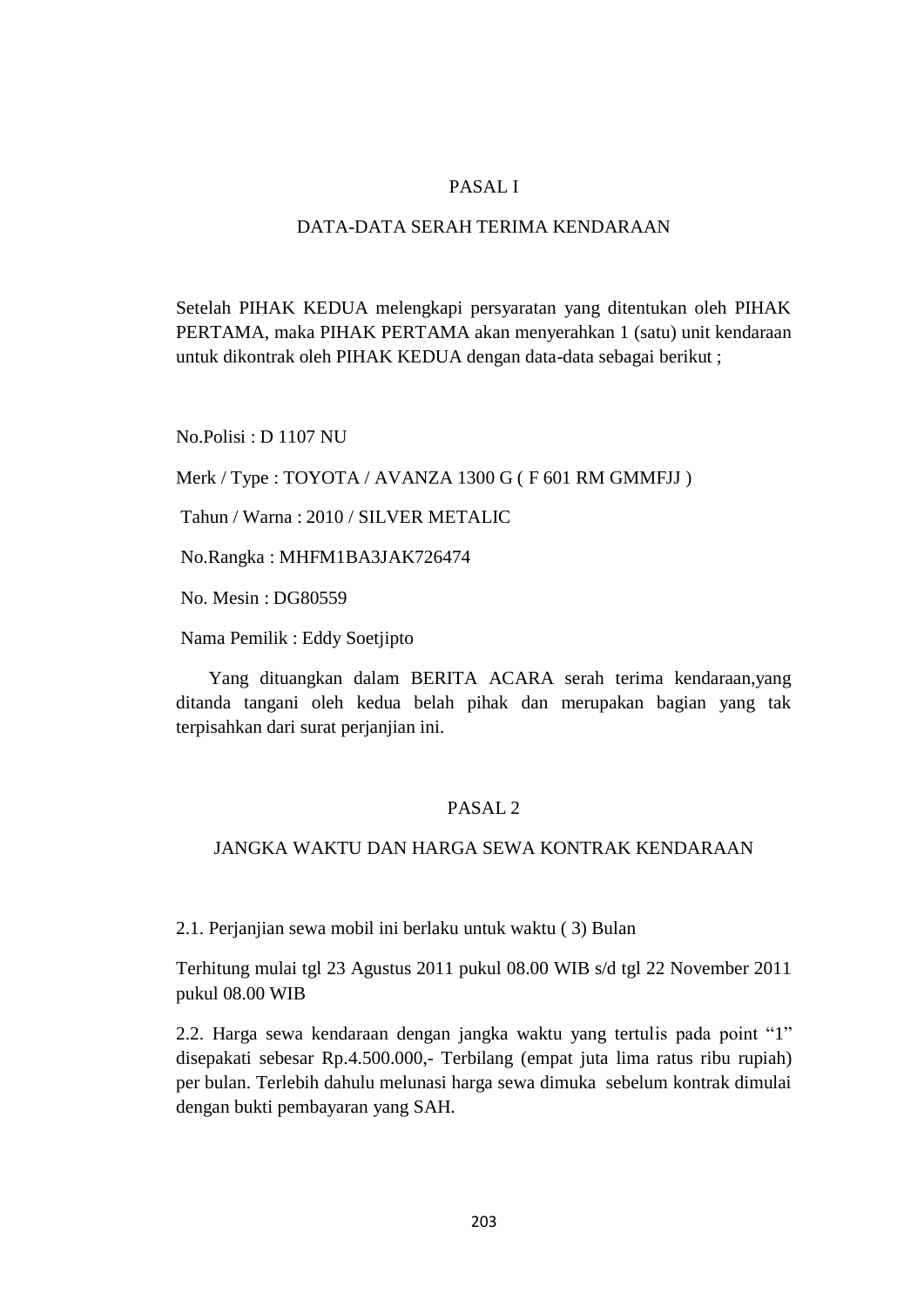# PASAL 3

## PERPANJANGAN DAN PEMBATALAN SEWA KONTRAK KENDARAAN

Apabila terjadi pembatalan sewa pada saat kendaraan dikirim, maka PIHAK KEDUA akan dikenakan denda sebesar 20 % (dua puluh persen) dari harga sewa.

3.1.Pembatalan sewa kontrak yang berjalan oleh PIHAK KEDUA dikenakan biaya pembatalan maksimum harga kontrak satu bulan (sesuai harga kontrak berialan).

3.2. Perpanjangan masa sewa dapat dilakukan dengan pemberitahuan 7 hari sebelum masa sewa berakhir dan melunasi biaya sewa selanjutnya.

3.3. Kelebihan waktu pemakaian tanpa pemberitahuan dan pelunasan biaya dibayar dibelakang, akan dikenakan denda sebesar Rp. 75,000,- ( tujuh puluh lima ribu rupiah ) Per jam dan Rp.450.000,- terbilang (empat ratus lima puluh ribu rupiah) per hari.

#### PASAL 4

#### HAK,KEWAJIBAN DAN TANGGUNG JAWAB PIHAK PERTAMA

4.1. PIHAK PERTAMA berhak menarik kembali kendaraan tersebut apabila :

a.Telah berakhir masa sewa.

b.Kendaraan dianggap tidak terawat

c. Kendaraan dijual / digadaikan / dipindahtangankan

d. Menggunakan kendaraan untuk tindak pidana kejahatan dan atau kegiatankegiatan yang melanggar HUKUM.

4.2. PIHAK PERTAMA setiap saat dapat memeriksa kendaraan tersebut di tempat PIHAK KEDUA.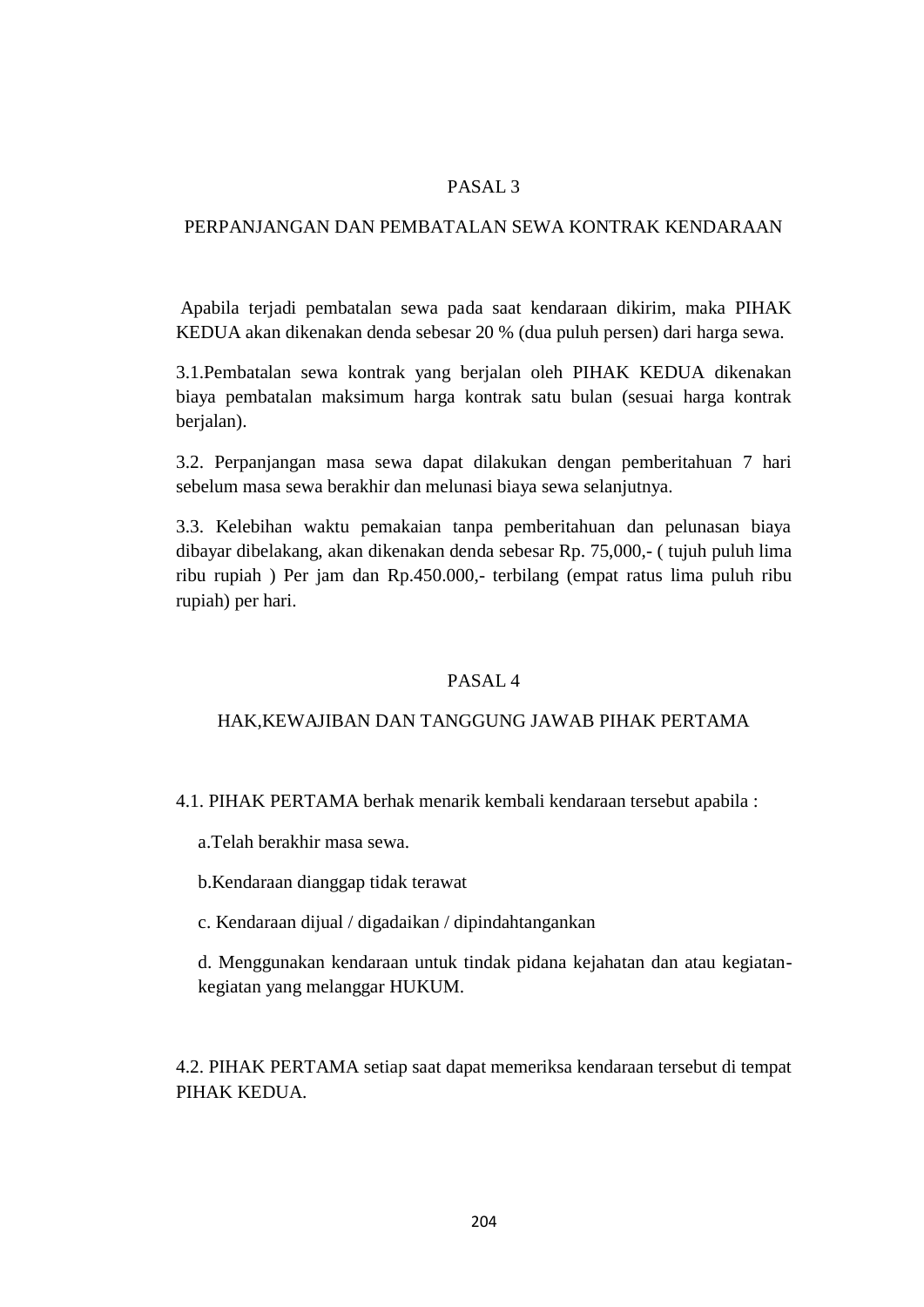4.3. PIHAK PERTAMA bertanggung jawab dan menjamin sepenuhnya bahwa saat berlangsung waktu sewa kendaraan, tidak ada tuntutan / gugatan dari pihak lain atas kendaraan tersebut.

4.4. PIHAK PERTAMA bertanggung jawab sepenuhnya atas biaya perpanjangan STNK yang telah habis masa berlakunya.

4.5. PIHAK PERTAMA wajib menyediakan kendaraan pengganti, apabila kendaraan yang tertera pada pasal I mengalami kerusakan yang bukan diakibatkan kelalaian PIHAK KEDUA, yang perbaikannya memakan waktu lebih dari 1x 24 jam (satu hari).

4.6. Perbaikan kerusakan yang terjadi dikerjakan oleh PIHAK PERTAMA hanya pada hari kerja (Senin s/d Jum'at) jam 09.00 – 15.00 WIB dan Sabtu jam 09.00 – 14.00 WIB di wilayah Bandung.

4.7. Kerusakan yang terjadi di luar Wilayah Kabupaten Bandung akan di tangani oleh PIHAK KEDUA dan biaya perbaikan akan mendapat penggantian sepenuhnya oleh PIHAK PERTAMA, berdasarkan bukti pembayaran yang SAH.

# PASAL 5

#### HAK,KEWAJIBAN DAN TANGGUNG JAWAB PIHAK KEDUA

5.1. PIHAK KEDUA berkewajiban memberitahukan kepada PIHAK PERTAMA apabila terjadi kerusakan atau kehilangan atas kendaraan tersebut secepatnya dalam tempo 1 x 24 jam.

5.2.Apabila terjadi kehilangan kendaraan, maka PIHAK KEDUA

a. Tidak mendapat penggantian kendaraan

b. Bersama-sama dengan PIHAK PERTAMA melaporkan kehilangan kendaraan kepada kepolisian.

c. Membayar biaya klaim Asuransi.

d. Tetap dikenakan biaya sewa sampai PIHAK PERTAMA mendapat penggantian dari Pihak Asuransi.

e Mengganti kendaraan yang hilang, apabila Pihak Asuransi menolak klaim yang diajukan oleh PIHAK PERTAMA.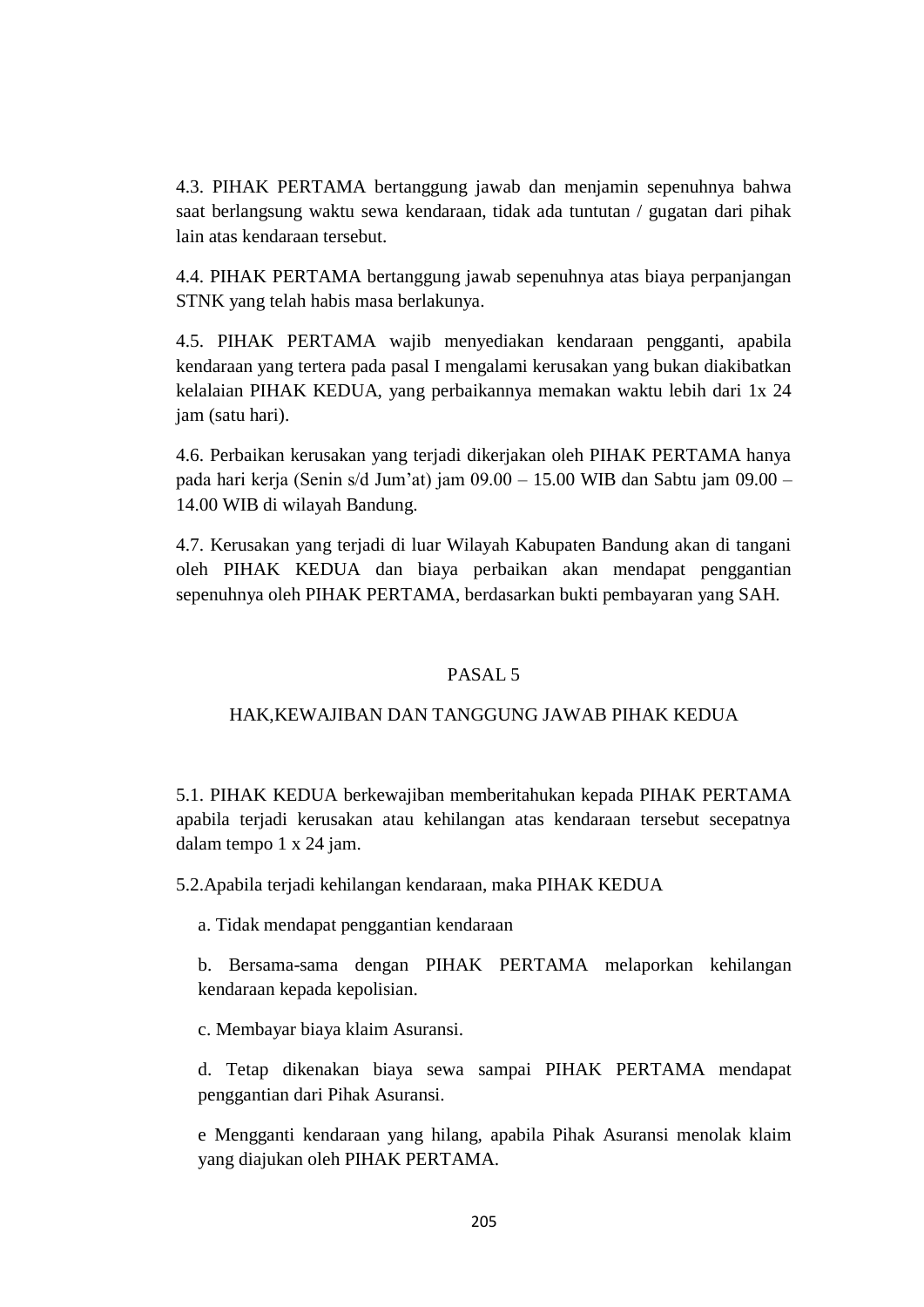5.3. Apabila terjadi Insiden Tabrakan, maka PIHAK KEDUA :

a. Tidak mendapat penggantian kendaraan

b. Menanggung biaya Derek dari tempat kejadian sampai ke bengkel yang ditunjuk oleh PIHAK PERTAMA.

c. Membayar biaya klaim Asuransi.

d. Tetap dikenakan biaya sewa sampai PIHAK PERTAMA siap mengoperasikan kendaraan tersebut.

5.4. PIHAK KEDUA bertanggung jawab atas pemeliharaan dan kebersihan kendaraan yang disewa TERMASUK : PENGISIAN : Air radiator, air accu, minyak rem, Oli apabila telah mencapai kilometer penggantian;(penggantian oli dilakukan oleh PIHAK PERTAMA 1x untuk jangka waktu 1 (satu) bulan ditempat PIHAK PERTAMA ).

5.5. Apabila terjadi kerusakan akibat kelalaian PIHAK KEDUA, maka biaya perbaikan ditanggung sepenuhnya oleh PIHAK KEDUA dan selama masa perbaikan, uang sewa sesuai pasal III tetap ditanggung oleh PIHAK KEDUA.

5.6. PIHAK KEDUA tidak dibenarkan mempergunakan kendaraan yang disewa untuk Olah Raga Balap dan Ketangkasan, disewakan / dipindahtangankan kepada pihak lain, dijadikan Barang Jaminan atau digadaikan.

5.7.PIHAK KEDUA wajib memberitahukan dan meminta persetujuan PIHAK PERTAMA terlebih dahulu apabila kendaraan dipinjamkan / dipergunakan pihak lain, tanpa mengurangi hak dan tanggung jawab PIHAK KEDUA.

5.8. PIHAK PERTAMA menyerahkan kendaraan yang disewakan dalam keadaan baik sesuai dengan Berita Acara Serah Terima / Kondisi Kendaraan kepada PIHAK KEDUA, PIHAK KEDUA diwajibkan untuk mengembalikan kendaraan tersebut dengan keadaan baik pula (Sesuai Berita Acara). Segala kehilangan dan kerusakan perlengkapan selama waktu sewa, menjadi tanggung jawab sepenuhnya PIHAK KEDUA.

5.9. Apabila kendaraan yang disewa terlibat Pelanggaran Hukum, atau STNK / Kendaraan ditahan / dikuasai oleh Pihak Berwajib atau Pihak Lain, maka PIHAK KEDUA ;

a. Tidak mendapat penggantian kendaraan.

b.Menanggung sepenuhnya semua biaya serta Resiko penyelesaian masalah tersebut.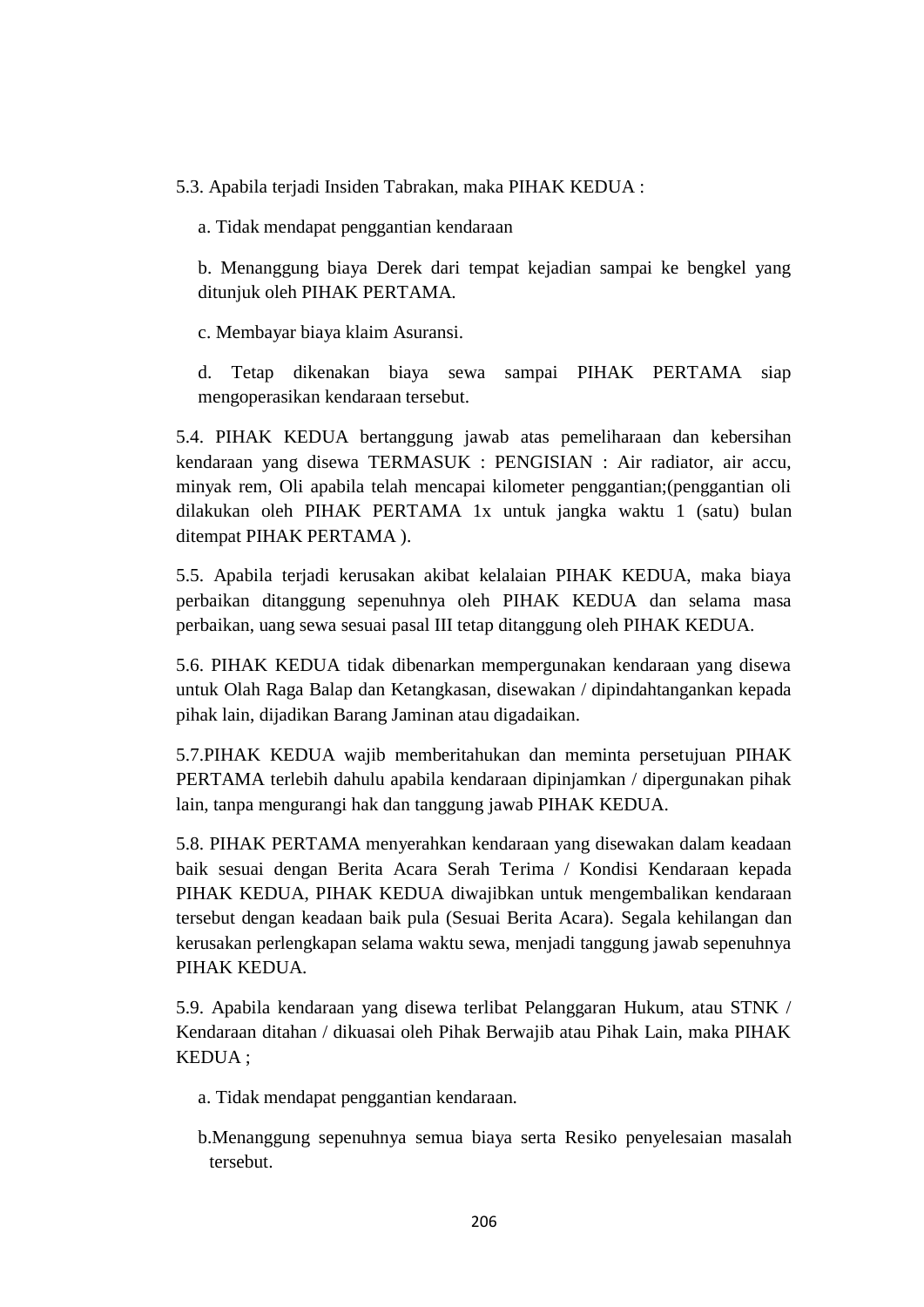c. Tetap dikenakan biaya sewa sampai PIHAK PERTAMA menerima kembali kendaraan tersebut dalam kondisi seperti semula.

d.Tidak melibatkan PIHAK PERTAMA kedalam masalah tersebut.

5.10. Apabila STNK hilang, PIHAK KEDUA bertanggung jawab membayar biaya pengurusan kehilangan STNK dan tidak diberikan Konpensasi atau penggantian dalam bentuk apapun serta biaya sewa dan waktu tetap berjalan sesuai perjanjian.

5.11. Apabila PIHAK KEDUA tidak dapat melunasi kewajiban sewa, maka PIHAK PERTAMA berhak mendapat penggantiaan berupa Barang Berharga lain yang senilai dengan harga sewa tertunggak.

# PASAL 6

# UANG JAMINAN

6.1. PIHAK KEDUA diwajibkan menyediakan uang jaminan sebesar Rp.\_3.000.000,- Terbilang (tiga juta rupiah) kepada PIHAK PERTAMA untuk digunakan sebagai pengganti kerusakan-kerusakan kecil yang diakibatkan oleh kelalaian PIHAK KEDUA ataupun oleh sebab-sebab lain dan apabila biaya perbaikan melebihi uang jaminan, PIHAK KEDUA wajib menambah kekurangan atau Uang Jaminan tersebut akan dikembalikan oleh PIHAK KEDUA bilamana waktu sewa berakhir dan tidak terjadi hal-hal tersebut diatas.

6.2. PIHAK KEDUA diwajibkan menyediakan uang jaminan sebesar Rp.\_4.500.000,- Terbilang (empat jutalima ratus rupiah) kepada PIHAK PERTAMA untuk digunakan sebagai jaminan dalam penyewaan kendaraan. Jaminan ini akan dikembalikan pada akhir kontrak setelah pelunasan pembayaran rental kendaraan.

#### PASAL7

#### HAL LAIN-LAIN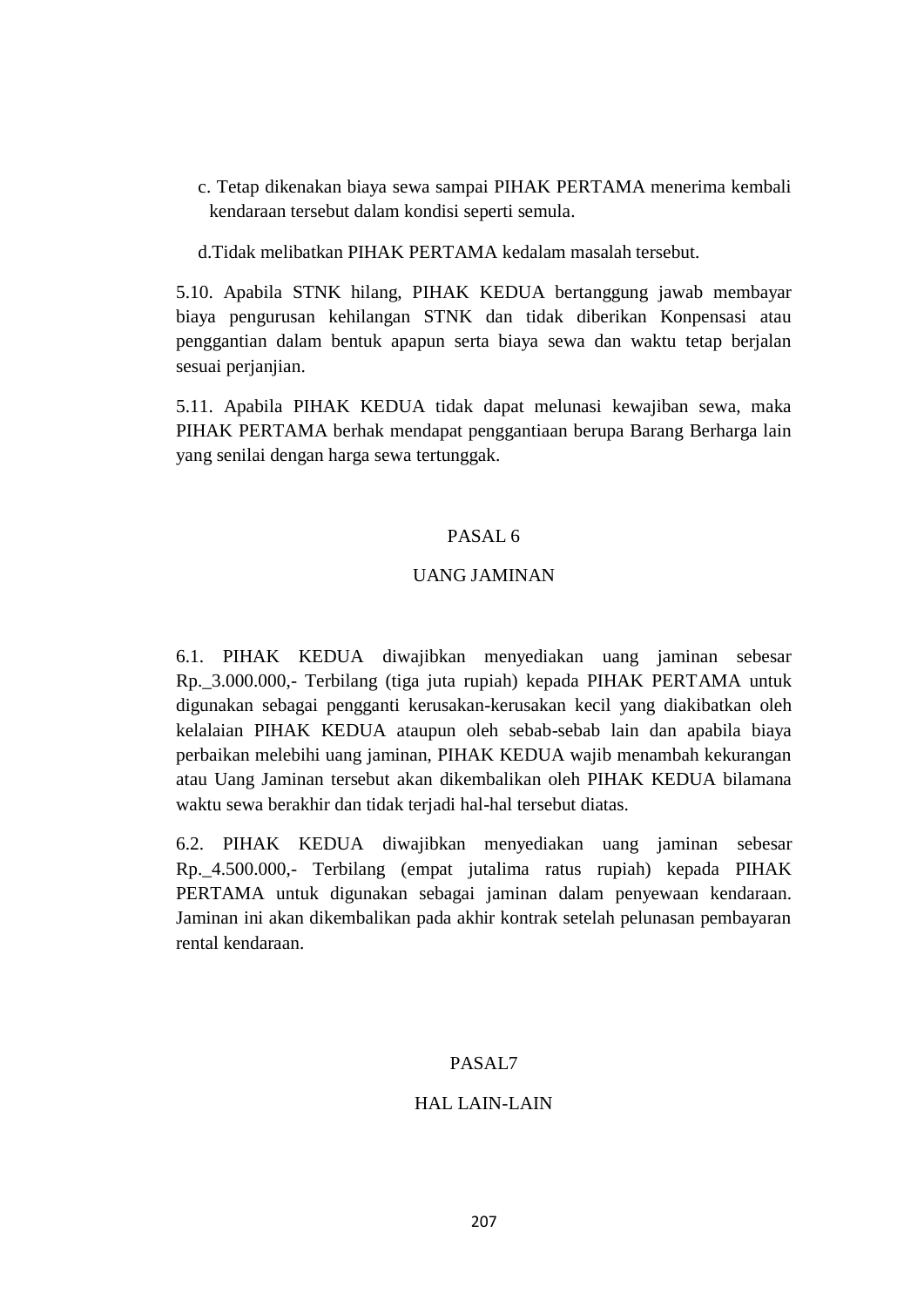7.1. Hal-hal yang belum diatur dalam surat sewa kontrak kendaraan ini akan diatur secara musyawarah kemudian dibuat secara tertulis dan ditandatangani oleh kedua belah pihak, serta merupakan ADDENDUM yang tak terpisahkan dari Surat Perjanjian Sewa / Kontrak ini.

7.2.Apabila terjadi perselisihan yang tidak dapat diselesaikan, maka kedua belah pihak bersepakat untuk mengambil Wilayah Hukum yang tetap pada Pengadilan Negeri setempat.

 Demikian Surat Perjanjian Sewa / Kontrak ini dibuat dalam Rangkap 2 (Dua) dimana Asli dan Tembusannya dibubuhi Materai yang cukup dan ditandatangani kedua belah pihak serta kedua-duanya mempunyai kekuatan Hukum yang sama.

Bandung, 23 Agustus 2010

PIHAK PERTAMA PIHAK KEDUA

Eddy Soetjipto **Ratna Sari Silaban** 

DIRGANTARA CAR RENTAL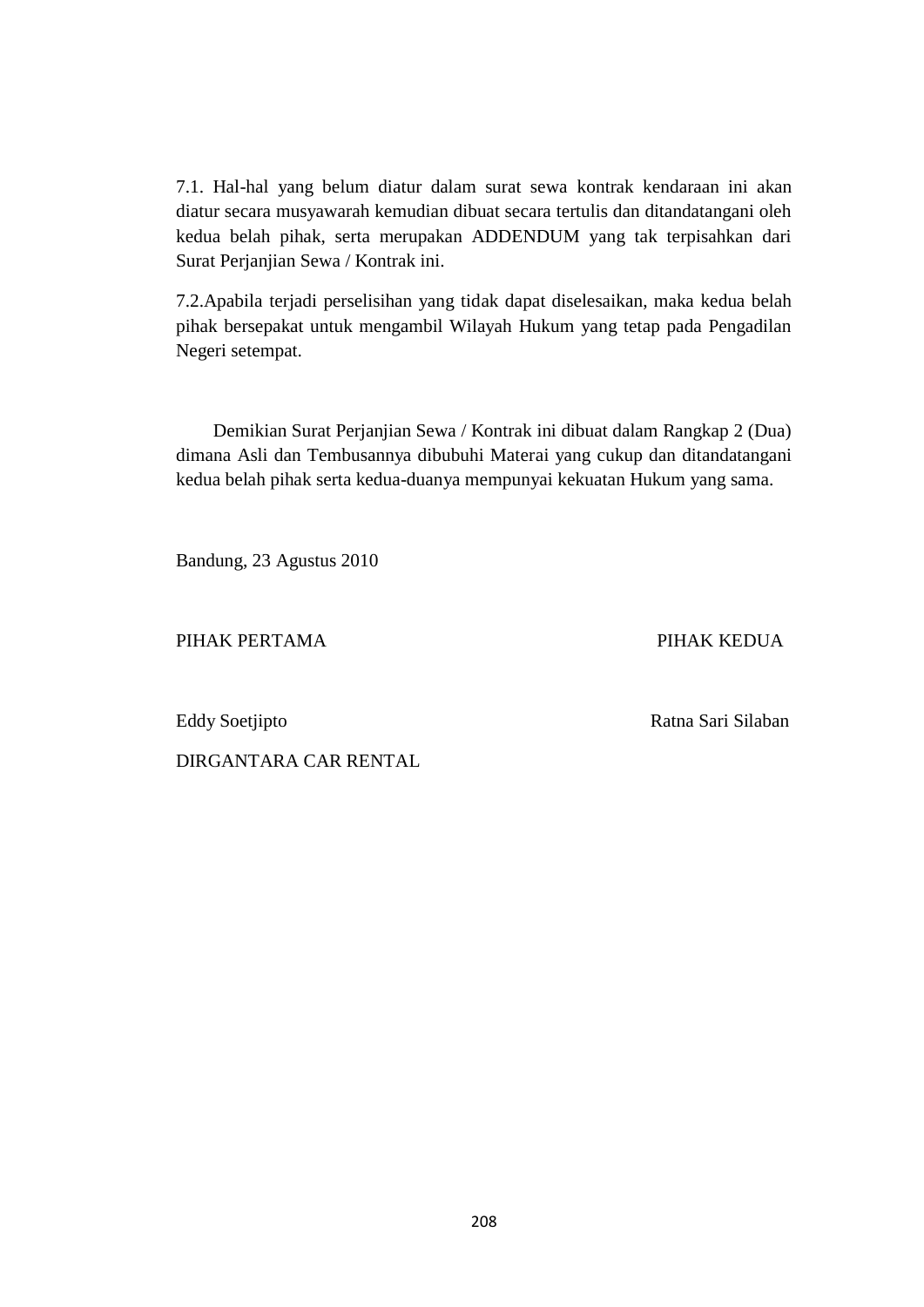# **CURICULLUM VITAE**



| Nama                     | : Maria Armanusahwati                                                               |
|--------------------------|-------------------------------------------------------------------------------------|
| Tempat dan Tanggal Lahir | : Jakarta, 03 Desember 1958                                                         |
| Alamat                   | : Jl. Lamping No. 7, RT09 RW04, Kecamatan<br>Coblong, Kelurahan Cipaganti, Bandung. |
| Nomor Telepon            | $(022)$ 2035050                                                                     |
| Nomor Handphone          | :0816626301                                                                         |
| E-mail                   | $:$ noes @ dirgantaracarrental.com                                                  |

Riwayat Pendidikan :

- 1. SD Santa Maria Jakarta Lulus Tahun 1971
- 2. SMP Santa Maria Jakarta Lulus Tahun 1974
- 3. SMA Kristen BPPK Bandung Lulus Tahun 1977
- 4. Lembaga Pendidikan Sekretaris Santa Angela 1978
- 5. Universitas Padjadjaran English Department 1980 1982
- 6.. Fakultas Hukum Universitas Kristen Maranatha (2009 s.d. 2012)

Riwayat Pekerjaan :

1. Mengajar di SD. Santa Angela, Bandung 1978-1980